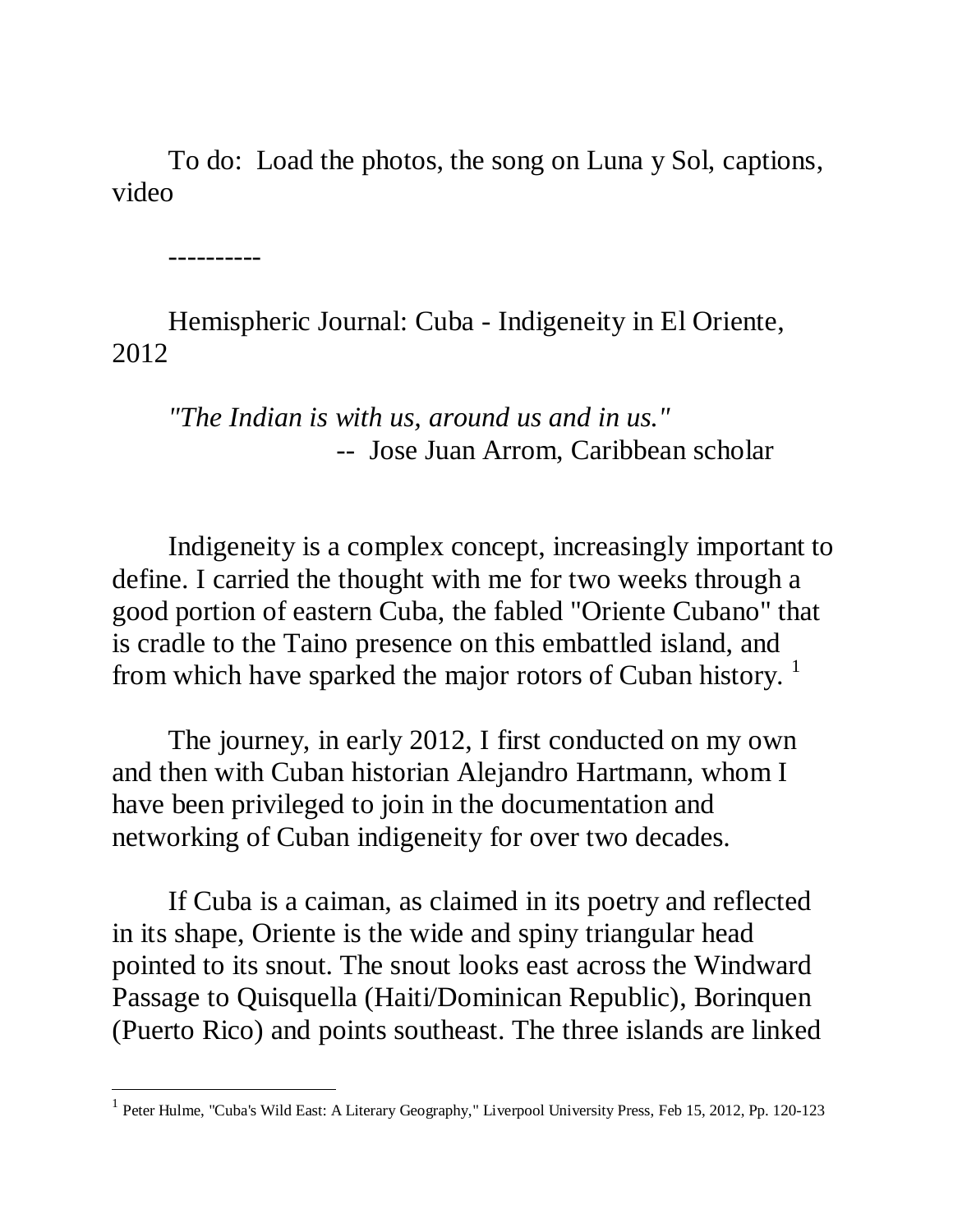in many ways by Taino indigeneity -- as foundational thread (and identifier) -- before it transcultured with populations from Iberia and Africa, migrational waves joined over the centuries by people from the full spectrum of human nationalities.

Taino describes the first people encountered by Columbus in the Americas, as well as the broad civilization of the indigenous Caribbean. Taino is also at the genesis of Jamaica, Bahamas and keys and islets among and around them. Taino, or Island Arawak, anchors the language of the Garifuna in Belize, carried from St. Vincent by their Kalinago-Arawak grandmothers. Taino is the most common, identifiable term in the identification of Caribbean indigeneity.

In Cuba, particularly in the Oriente, indigeneity has considerable continuity -- more than was ever studied throughout the 20th Century. This phenomenon has been mostly obscured. A rather distant scholarship, constrained by a telescoped vision of "indianness" and limited scientific tools, plus the required repetitiveness of academic textuality, still mostly deny the presence of this Caribbean root.

The search for purity of culture and race in the study of indigenous peoples has too often compelled researchers to move on from considering subjects as Indians-worthy-of-study once racial or ethnic "mixing" (mestizaje) became evident. The search for the "pure" in cultural and racial study of Native cultures sustained way past the time when no less interesting cultural configurations were evolving, not always in the by-way of extinction but actually offering new-blended combinations, often layered with indigeneity of unexpected resiliency.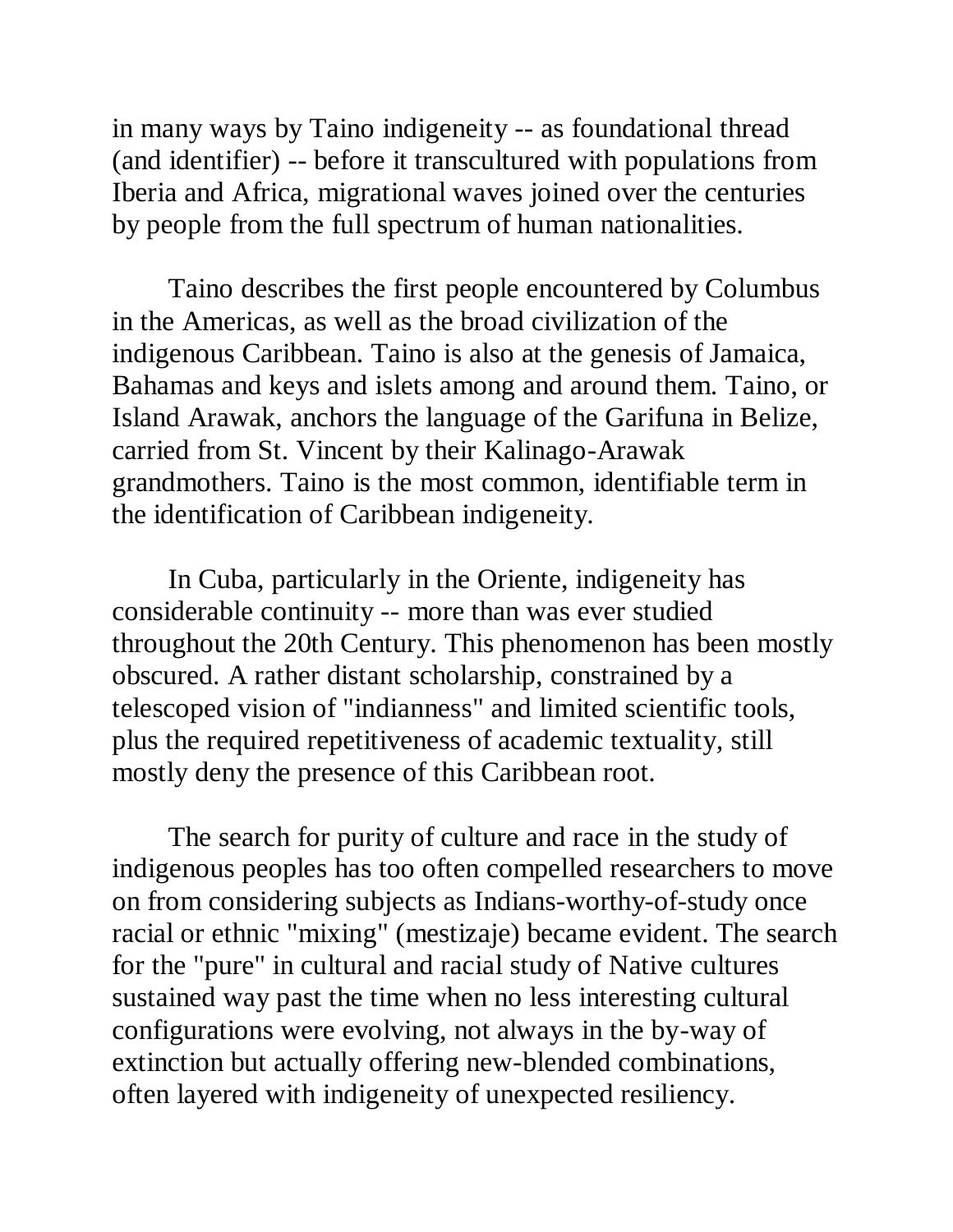Indigeneity, we can posit, survives in mestizaje. The approach to just what is "indio" or better yet, what is "un Indio," is increasingly multi-dimensional and has persistently moved on from the rigid "raza pura" norms characteristic of anthropology's expectation-of-extinction era. Indigeneity imbeds not only in the classic American Indian cultures but also within the layered ethnicities of most of our nation-countries.

Within the Cuban transculturation, particularly in the eastern provinces, these manifestations of indigeneity are worthy of identification and study. In this context, "indigeneity" is most useful as a concept that describes legacy of belief and practice, rather than as synonymous with "indigenous" in the racial or ethnic, or even legalistic sense. We can identify, thus, an indigeneity that survives in mestizaje. Indigeneity imbeds not only in the classic American Indian cultures but also within the layered ethnicities of most of our nation-countries.

Given the NMAI's stated mission of recognizing, documenting and presenting the living cultures of indigenous peoples, the exploration of Caribbean indigeneity, presently resounding in popular expression in Cuban culture, is of considerable interest. As we work to develop and contribute to a museology of respect with indigenous peoples, we compenetrate in a variety of ways with the factors of indigeneity that now allow us to navigate range and depth of autochthonous rootedness such as is manifesting still today in the Cuban Oriente. <sup>2</sup>

 $2$  Beyond Cuba, in the Greater Antilles and the Caribbean generally, the exploration of indigeneity is very much in evidence. The Smithsonian research project, "Caribbean Indigenous Legacies," studies this topic throughout the Circum-Caribbean. Over a dozen multi-disciplinary scholars collaborate in the project.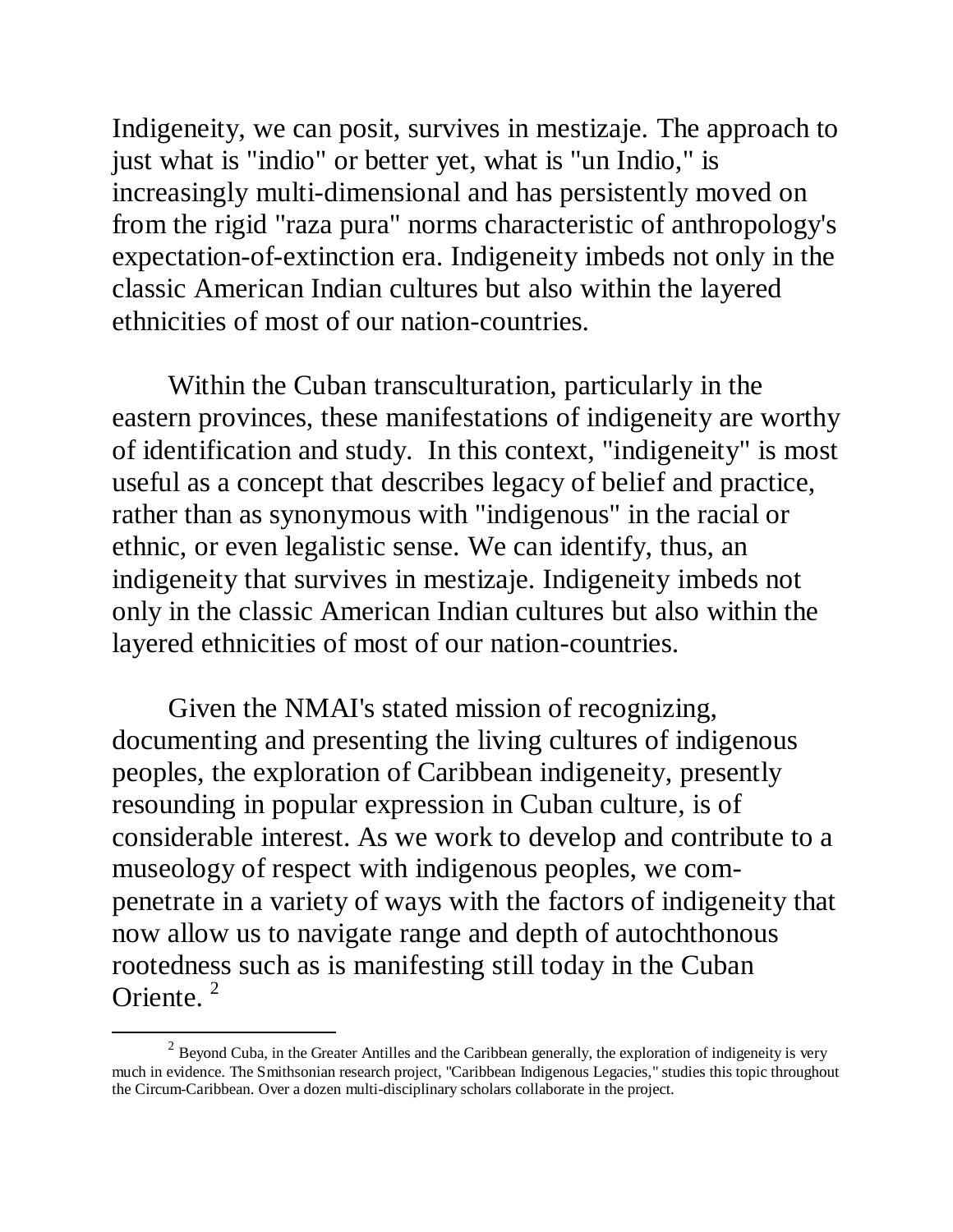#### **2. Factors of indigeneity ...**

My earliest discussion on the concept of indigeneity was with the Seneca Nation philosopher, John Mohawk. At a session of the MacArthur Foundation's "Indigenous Voices" initiative, a think-tank hosted in spring 1991, to discuss themes for enabling an indigenous peoples representation during the hoopla days of the Columbus Quincentenary, Dr. Mohawk defined the concept of indigeneity as descriptive of the *culture of indigenous primary relationship with the natural world.* He introduced a definition based on the idea of a community's local-specific production and its quotient as foundation in the use of ecosystemic materials to undergird some level self-sufficient (Domestic Mode of Production [DMP]) economy.

Dr. Mohawk's thinking on land-based, indigenous economics has been pronounced. **It carries a nugget indigenous perception about living on the earth not at all intended as a limitation of or imposition of primitivism but rather as "liberation" from colonialism and utilizing old and new technologies to pursue a proper and autochthonous attachment to place. Dr. Mohawk defined as the main vein of "thinking in Indian," a philosophy and practice of selfsufficiency on local, community and regional trade levels. A broad range of issues among indigenous peoples and, often, of** *campesino* **communities, involve the loss of natural resource bases, including forests, lands and water, due to commercial rapaciousness couched as westernization and modernization. While there are plenty of examples of**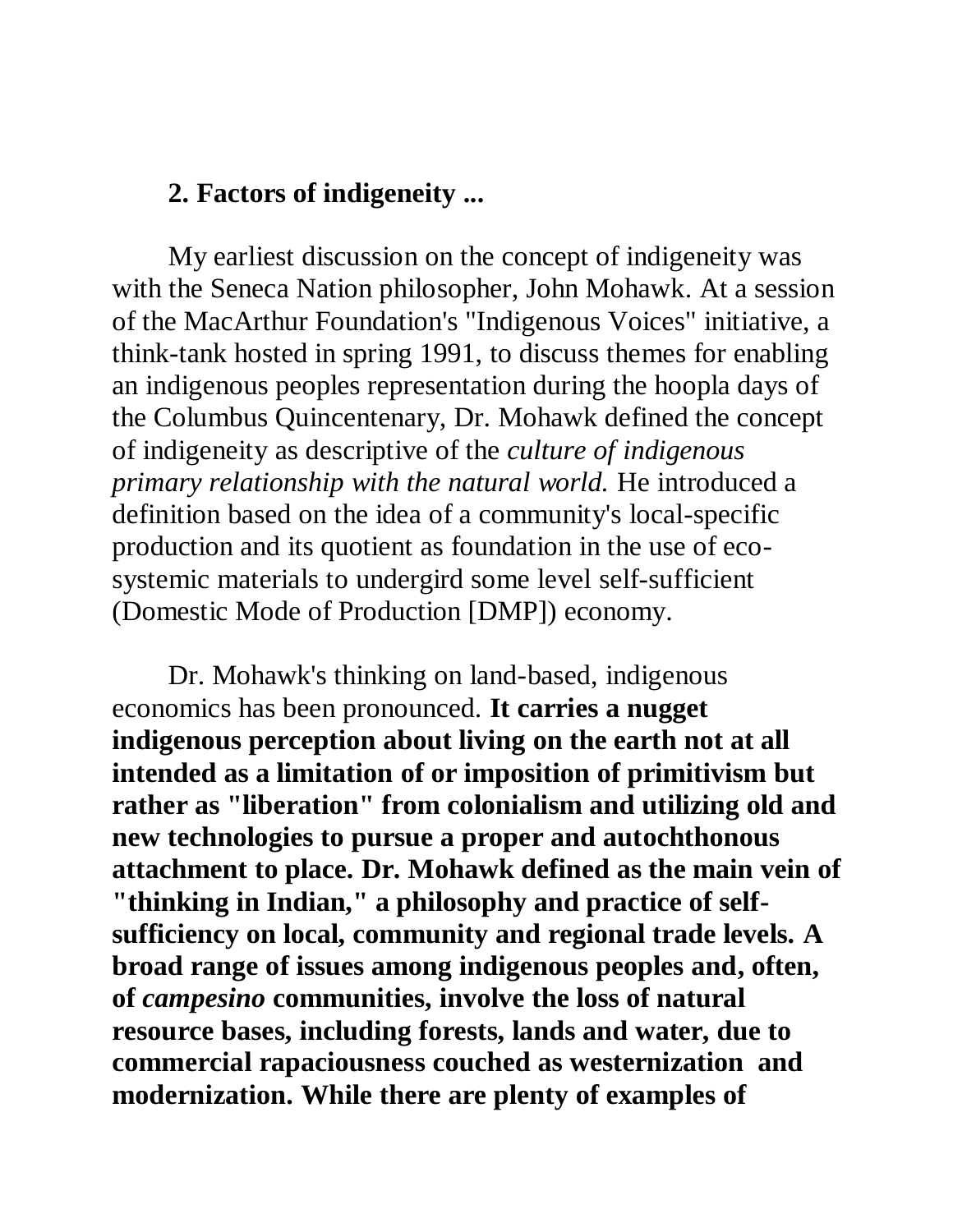**indigenous communities depleting natural resources, a strong ethic of natural world adaptation, an appreciative and productive relationship with the land is a recognizable current of traditional American Indigenous thinking. This thinking is held up in spiritual ceremony and grounds a practical and always evolving tradition for creating economic value, prescribing the sustenance of a safety net of food, fuel and medicine security. 3**

I shared that definition over the years with Dr. Mohawk and, especially for regions such as the Caribbean, have found the human-land-nexus definition useful beyond the purely racialethnic concept (say, American Indian or Australian Aboriginal, or even Taino). Defining groups of people by a primary ethnic identity sets up polemical clash around inclusivity - exclusivity issues. This tends to limit and often paralyzes the discussion of people's land-rootedness relative to daily culture and ecosystemic quotient of life. Nationalities such as those that create the Cuban gens are intensely layered culturally. The nuanced sustainability of identity through oral culture, particularly within so-called "race-crossing," has limited the understanding of indigeneity in Cuba and within Cuban-ness (cubanía). (The phenomenon extends to the Quisqueya-Dominican Republic, Boriquen-Puerto Rico, Jamaica, Haiti, all national names rooted in Taino language). New analytical tools are needed that can help "read" the lay of the land and understand a different dimension of the Cuban (and by extension Caribbean and Latin American) cultural landscape. "Indigeneity," thus defined, can provide us one such tool.

 3 Jose Barreiro, Ed., 2010, "Thinking in Indian: A John Mohawk Reader," Fulcrum Publishers, Golden, Pp. 55-56.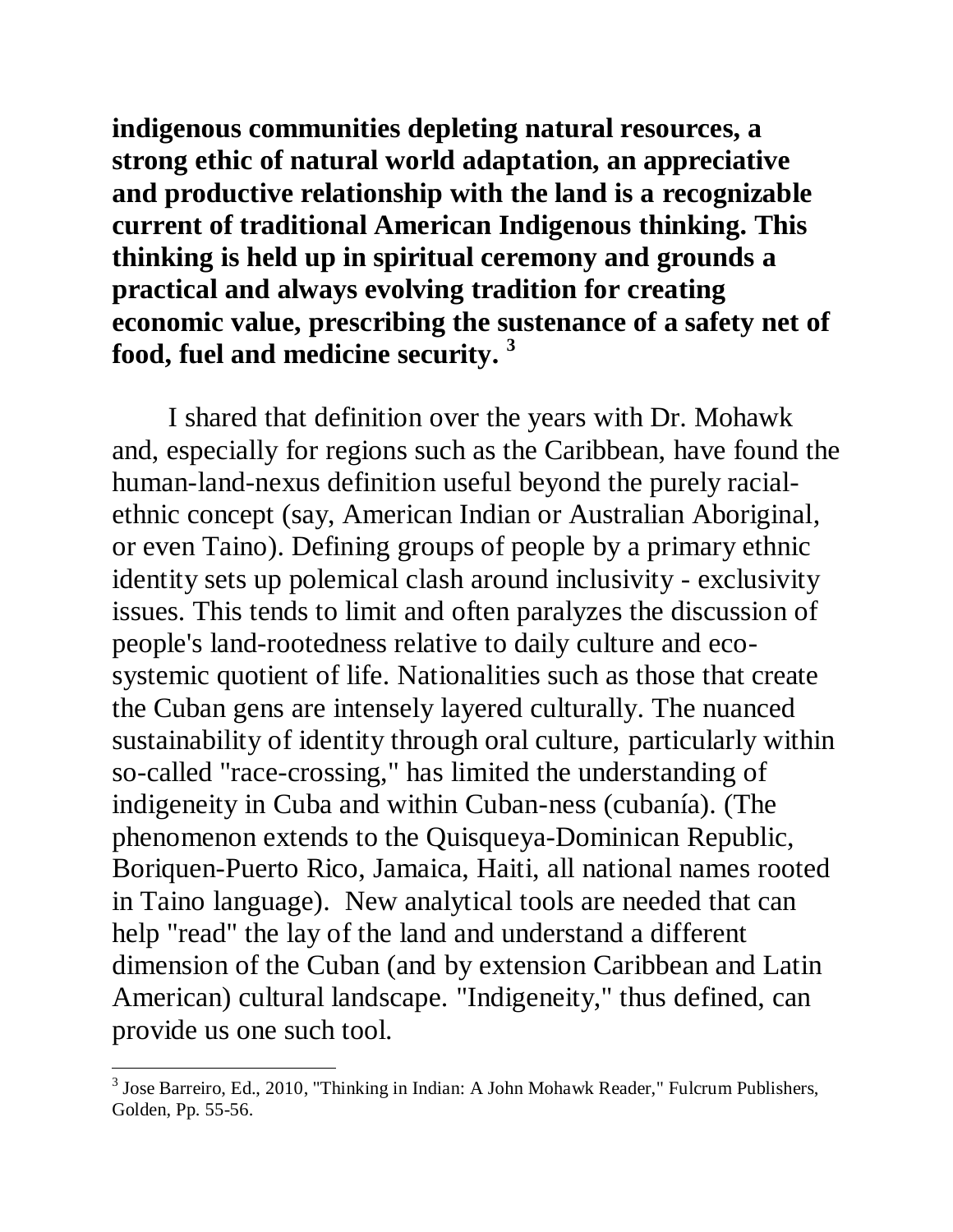I**ndigeneity: in the Americas, the quotient in the culture of a people that grounds contemporary thought and practice in the residual and sustaining knowledge of living in primary relationships to the land and to the natural world - inherited culture and ideology from both pre-Columbian and post-contact indigenous ancestors, through transculturations and through the generations.** 

Max Forte reminds us that the term, indigeneity, "remains necessarily slippery" ... "there is as of yet no consensus" on its definition, but should be "distinguished from indigenous-ness, which can connote a static 'state of being.'" Indigeneity, for Forte, is also, "used to refer to some notion of being locallyrooted" and "bundles discourses and practices of the indigenous."<sup>4</sup> This expands on the definition suggested by Garifuna scholar Joseph Palacio, which perhaps to succintly states: "indigeneity" ... as ... "the status of being indigenous."

In this "bundling" conceptualization, indigeneity becomes an important prism for study of persistence of natural world uses and adaptations by indigenous biological and cultural descendants blended with other land-based peoples (Iberian and African) with particular attention to the thoughts and spiritual, nature-linked connotations inherent in those practices. In a culturally layered context such as the Caribbean islands, accommodating the adaptations of cultural change and influences from varieties of origins is necessary. The concept of

 $\overline{a}$ 

 $4$  Maximillian C. Forte, "We are not extinct": The revival of Carib and Taino Identities, the internet, and the transformation of offline indigenes into 'N-digenes', Sincronia Spring 2002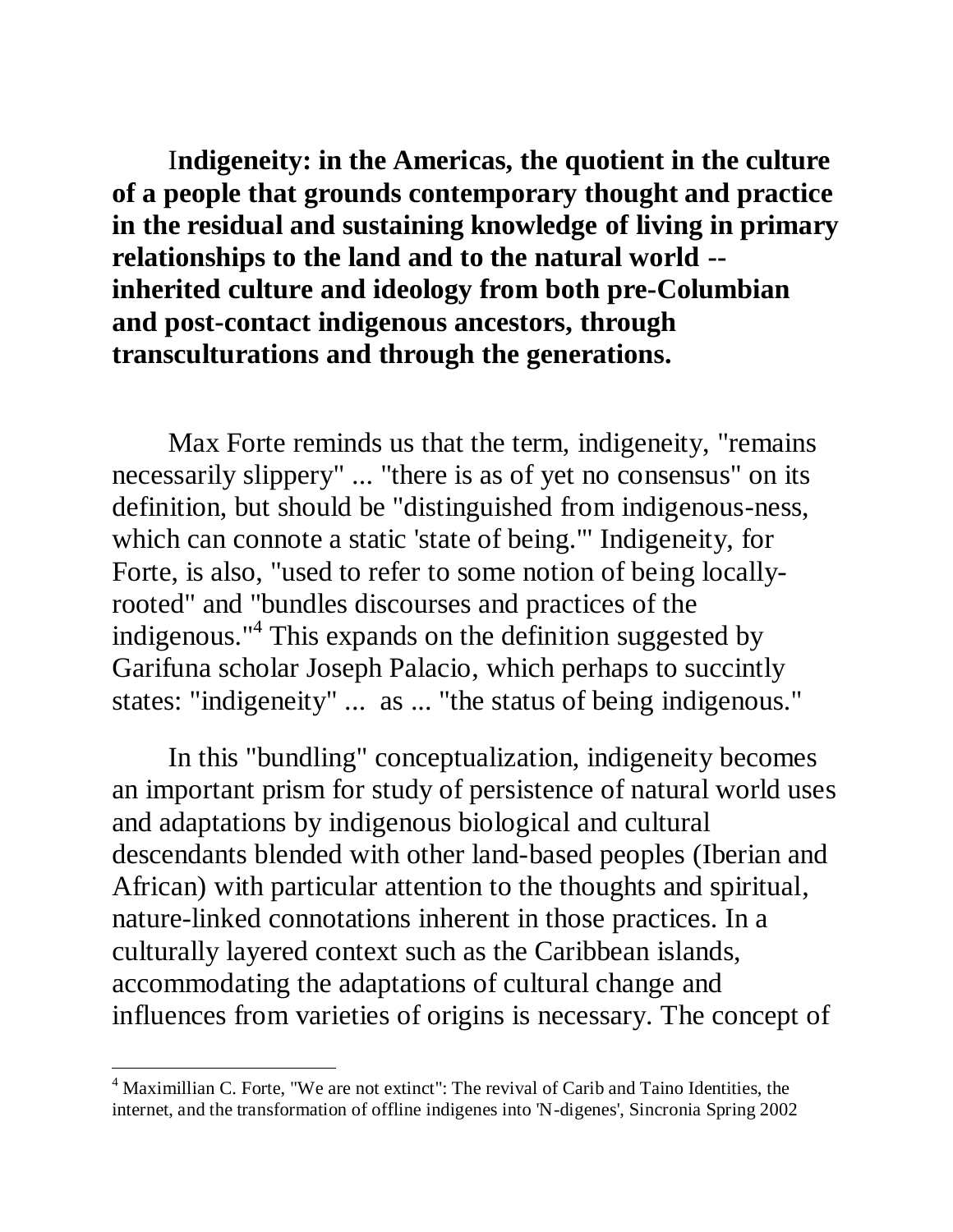indigeneity is intended to engender within a multi-disciplinary methodology an approach to the study of continuities of indigenous thought and practice among transcultured American populations and practices today. In seeking to perceive more clearly the inheritance from the pre-contact Taino (indigenous) ancestor culture, the prism of indigeneity helps to identify and understand the adaptations of new and colonial practices by the early Taino-informed generations, practices which transfer into and inform the proto-guajiro or proto-jibaro mountain people of the larger islands, from which flow essential currents of national identities.

Indigeneity is thus defined here as identifying descriptor of that which survives of indigenous and eco-systemic use and practice, thought and/or belief in particular regions and enclaves as well as in the general population of the Caribbean. It seeks to untangle the braid of multiple and distinct "Taino Consciousness" continuities detectable in people and cultural trends and manifestations.

# **3. In the spiritual culture ...**

My recent island journey explored indigeneity in the spiritual culture of eastern Cuba, el Oriente. Accompanied by Cuban scholar and museologist, Alejandro Hartmann, my research partner of 23 years, we sought to visit localities known for concentrations of Taino populations during the colonial era. From Camagüey east to Holguin, through Santiago to Jiguaní, El Caney, to the coastal Cave of Atabei(ra), on the tip of Cabo Cruz, a ten-day expedition offered a rich cross-section of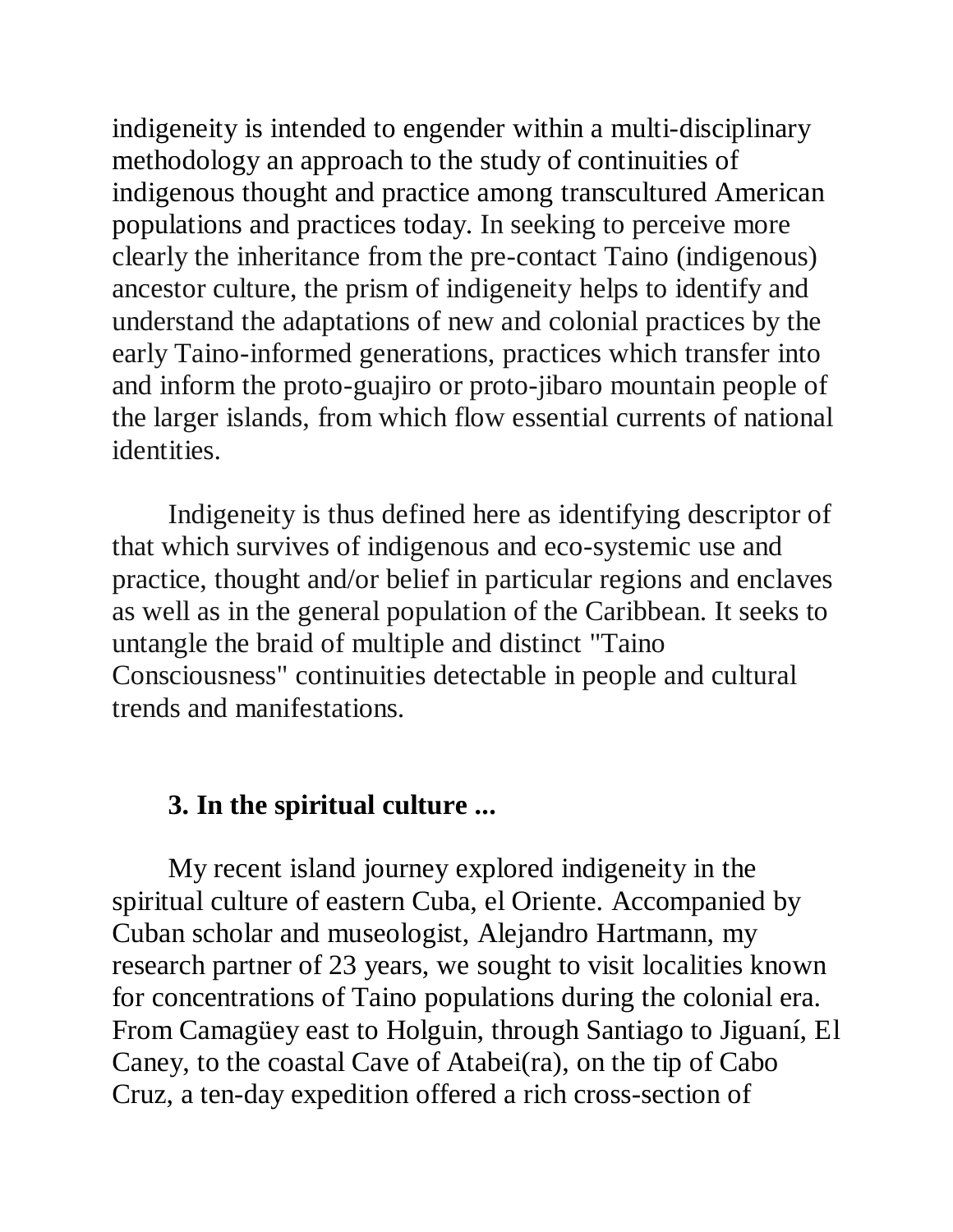encounters with tobacco *curanderos*, "four directions" ceremonialists, *rastreros, paleros, cordoneros,* artists and other people from Indio-descendent community and families who arevariously rooted in an indigeneity of animistic or "world alive" spirituality.

• El Caney (formally San Luis de los Caneyes, Santiago de Cuba)

Pedro Mangana, 94, "curandero por rastro," a healer of the "tracking cure," received us in a pig corral he was building for his family. Barefoot, dark-brown, of a self-professed Indian family, don Pedro, his wife and family greeted us with modest affection. Their community of El Caney, formally, "San Luis de los Caneyes," today partly overrun by the growth of Santiago de Cuba, is a historically recognized, early-organized Indian settlement and "pueblo," enclave of hundreds of Taino families.

The visit with the Mangana family was doubly fruitful as don Panchito Ramirez Rojas, his wife Reina, daughter Idalis and son Vladis accompanied us. This visiting group is core of a leadership family in la Rancheria in Caridad de los Indios and other pueblos of the nearby Sagua-Baracoa cordillera, particularly the clan of Rojas-Ramirez who have a long documentary history as "Indios" of these Cuban mountains. I have published on Cacique Panchito extensively and am happy to report him alert and mobile in the spring of 2012, at the age of seventy-eight.<sup>5</sup> He and other elders from the area of Caridad de

<sup>&</sup>lt;sup>5</sup> See Jose Barreiro, "Taino Survivals: Cacique Panchito," in "Indigenous Resurgence in the Contemporary Caribbean," Maximillian Forte, Ed. Peter Lang Publishers, 2006, Pp. 21-40.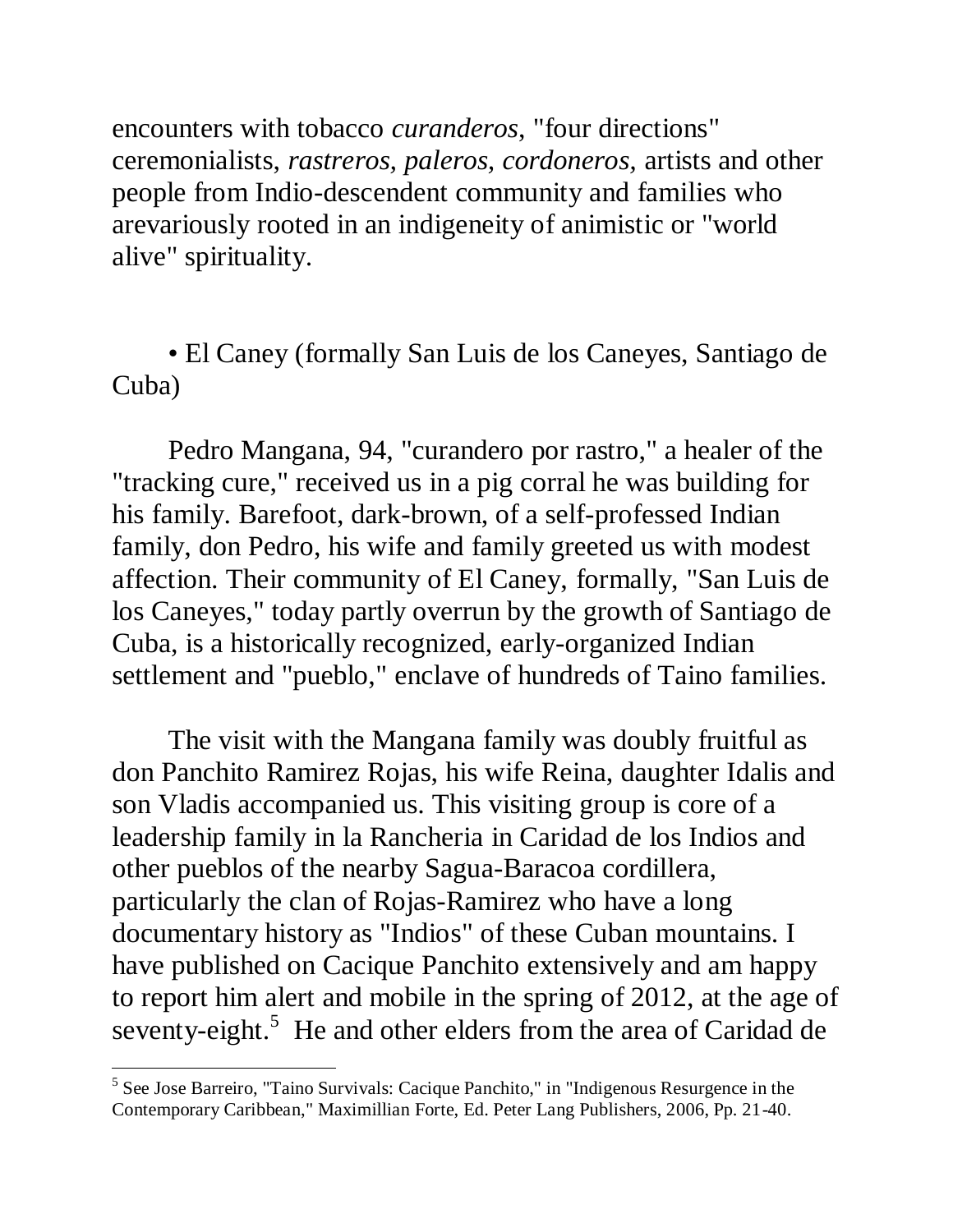los Indios have provided much testimony on spiritualist and practical approaches to their land ("Mother Earth"), agricultural self-sufficiency and other elements.

At El Caney, don Pedro is a venerated elder, with a respected and widely known reputation as a curandero, much as Panchito is in the mountains of nearby Guantanamo. Don Pedro's special gift is a ceremony that I have also known in Camagüey and Guantanamo, called by its practitioners as "la cura del rastro," or the "healing by track" ceremony. At his homestead, once we had met the family, which immediately gathered a dozen people, don Pedro modestly revealed that he has held his ceremony since the age of fifteen, over seventy-five years. He announced to his gathered children and grandchildren that this was the first time anyone had come to ask him questions. As he was "getting old" (*poniendome viejo*), he said, he would sit and grant us an interview about his "the gift" (*el don*) he received from the "mountain forest" (*el monte*) long ago.

The area of El Caney, near Santiago de Cuba, was reported to be populated by Taino early in the contact days, hence the Taino term "caney," which describes the circular, thatch-roofed bohio (malocca, in Amazon) characteristic of a Taino settlement. For three generations after the Spanish arrival, while many fled to the mountains, most of the area's Taino families worked as servants and field slaves in colonial encomiendas. With the passing of the "New Laws," in 1550, the Spanish court granted liberty to Indian slaves in the Antilles. The town of El Caney was founded by official cédula (writ) of 21 March 1551. The law establishes the Indian people's right to "elect Indian mayors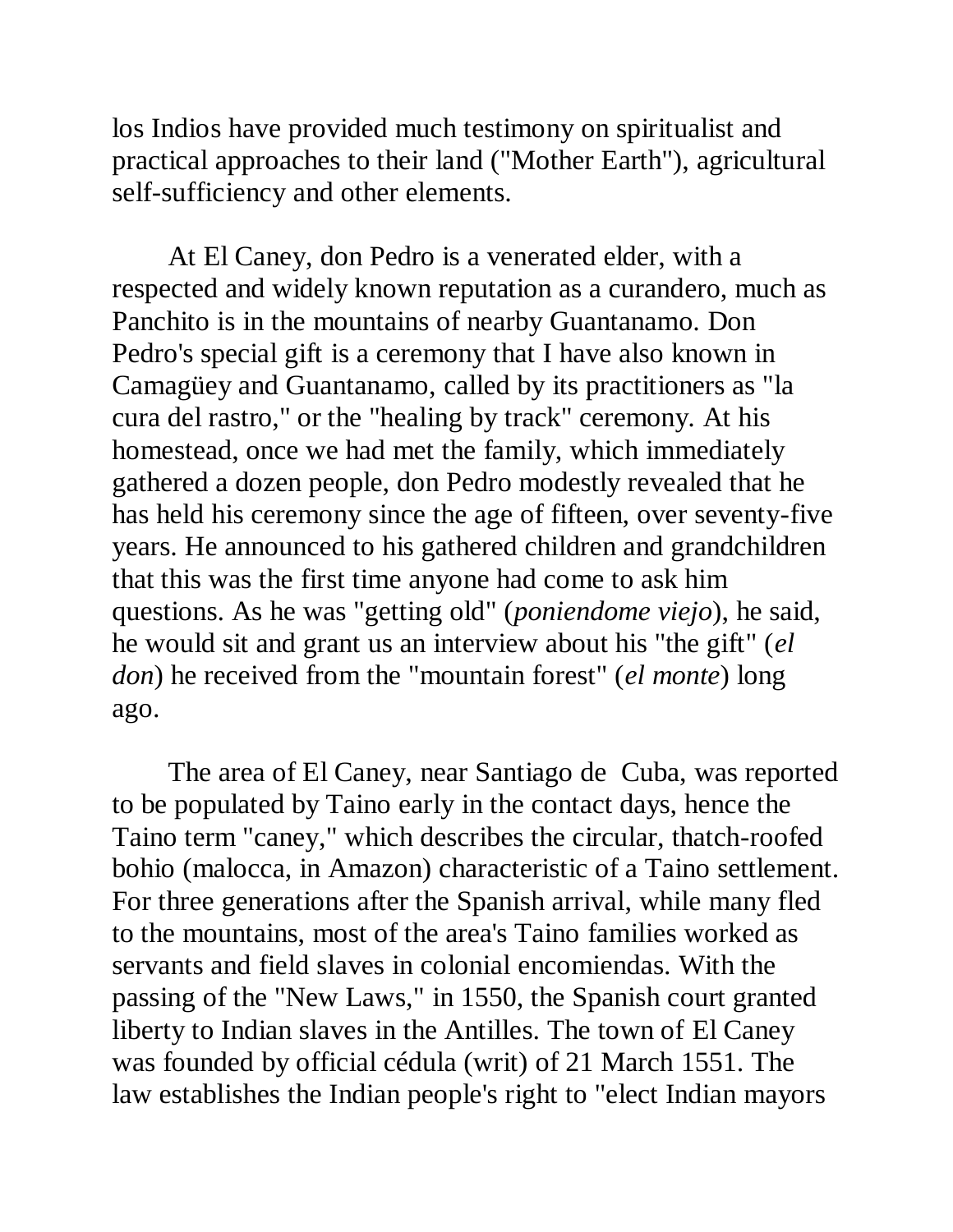and judges ... [be provided with] adequate farmland and cattle ... a 'protector of Indians' ... a church ..."<sup>6</sup>

The Indian town of El Caney survived with its own jurisdiction for three hundred years, until around 1850. It has consistent documentary history as one of the early formalized Cuban Indian settlements. From its early history, constant encroachment by Spanish settlers on this Cuban Indian reserve generated friction and legal cases. As usual, the conquistador class, in charge of the courts, ruled consistently against Indian complainants. The court-sanctioned land thefts led to an Indian rebellion in 1758. Although largely contained, the tumult focused Spanish King Charles IV on his Cuban backwater. The Spanish sovereign ruled for the Indians right to their land base and, in 1796, even sanctioned their public "protector," a man named Jose Valverde, for being in cahoots with the colonial hidalgos.<sup>7</sup> Still, over the next fifty years the power of the hacendados usurped many Indian farms piecemeal and succeeded in diminishing the legitimacy of an Indian-based common title. However, that El Caney is only disbanded as an Indian pueblo in 1850 gives clear indication of a notable Indian jurisdiction of common-lands holdings surviving into late colonial times. Although officially the "Indio" designation was retired, as was the Indian land title, many families retained ranchos and homesteads in individual title. In this community,

<sup>6</sup> Hortensia Pichardo: en (1989): "Los Orígenes de Jiguaní", en: *Facetas de Nuestra Historia*,. Editorial Oriente, Santiago de Cuba, pp. 77-100; p. 81. See also, Olga Portuondo: ¨El hombre, lugar y Época. Santiago de Cuba y La Habana, p. 18, en *Nicolás Joseph de Ribera*. Editorial de Ciencias Sociales, La habana, 1986. Colección Palabra de Cuba, pp 5-36

<sup>7</sup> Olga Portuondo: ¨Una sublevación de indios en 1758¨, en *revista de la Biblioteca Nacional José Martí.* La Habana, No 1, enero-abril, 1981, p. 199-204.)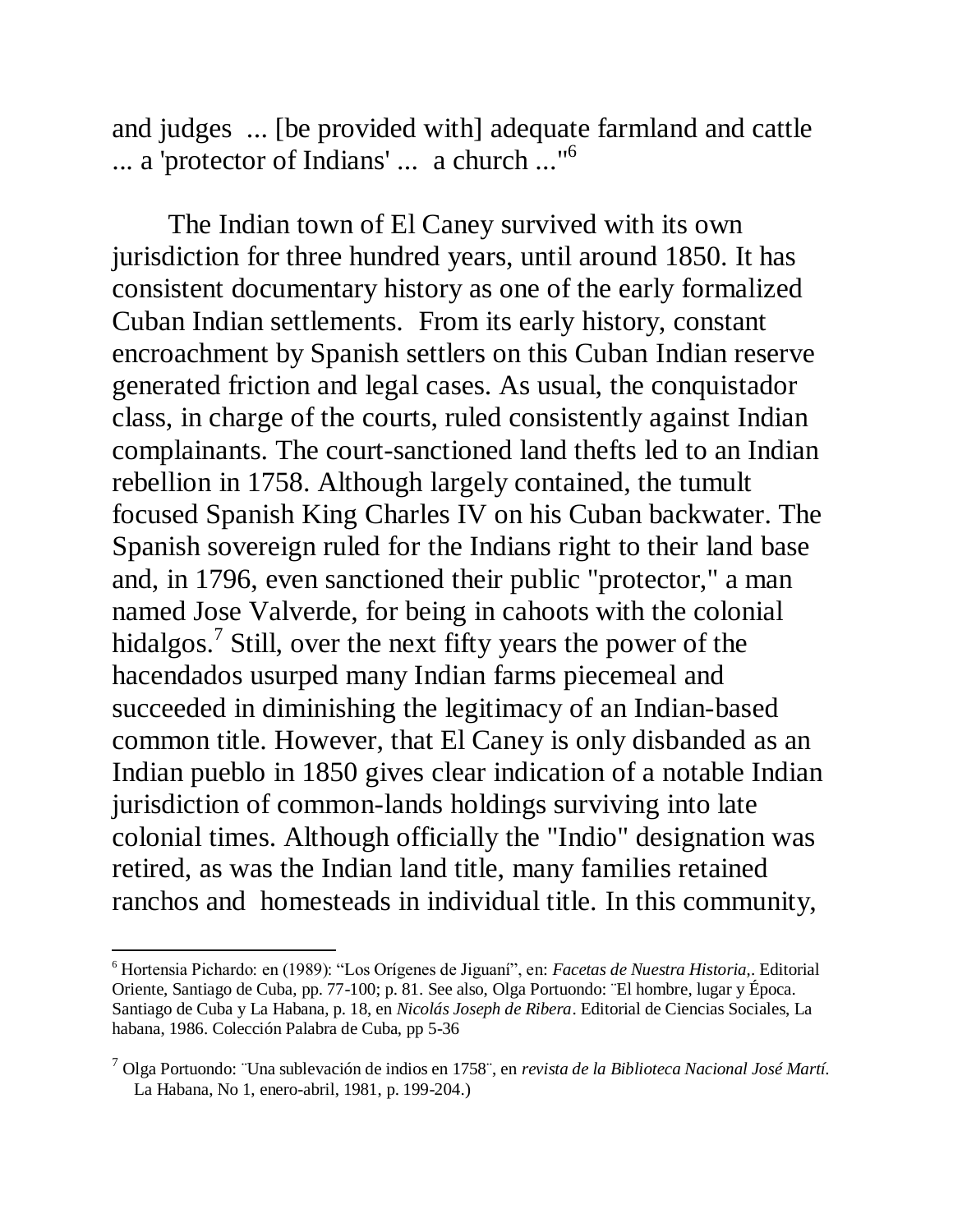although "checkered" by residents of other heritage, Indian families did not disappear.

A long line of travelers and scholars have transited and left testimony of Indian identity in El Caney. Our trip, only the most recent, also records continuity of local Indian identity. This should not surprise: **a Spanish census in 1775 counts as "fullbloods" ninety-two percent of El Caney, some 530 out of 570 heads of families. This documentation, overlapping into the early 19th Century, describes a substantial Indian population base for a supposedly extinct community.**

Ethnólogist Rolando Pérez has detailed the historical presence of this population as well as the continuity of endemic crops recorded in those early times in El Caney, "fruits such as guava, mamey, papaya), gardens, tubers such as the yucca ... the cultivation of tobacco in fields, cattle and fisheries ... the craft of basketry, hat-making shoemaking and carpentry; also trade by mule and horse caravans."<sup>8</sup>

Interestingly, an 1890 visit by Cuban naturalist Carlos de la Torre reports no Indians left in El Caney.<sup>9</sup> But only a decade later, a 1902 visit by University of Pennsylvania professor Stewart Culin yields an interview with Indian elder, Jose Almenares Argüello, hardy at 112 years, who notes that El Caney was full of Indians in his generation. In 1901, he is considered the only Indian, which is defined racially and limited to "full bloods." For the record, Culin reports one hundred

 $\overline{a}$ 

<sup>8</sup> Rolando Pérez Fernández: "El culto a la Guadalupe entre los indios del Caney" en *Del Caribe,* No. 29, 1999, Casa del Caribe, Santiago de Cuba, p, p 64.

<sup>9</sup> Carlos de la Torre: Conferencia Cientifica," Anales de la Real Academia de Ciencias Medicas, Fisicas y Naturales de La Habana, vol. XXVII, no. 315, Ppp. 325-343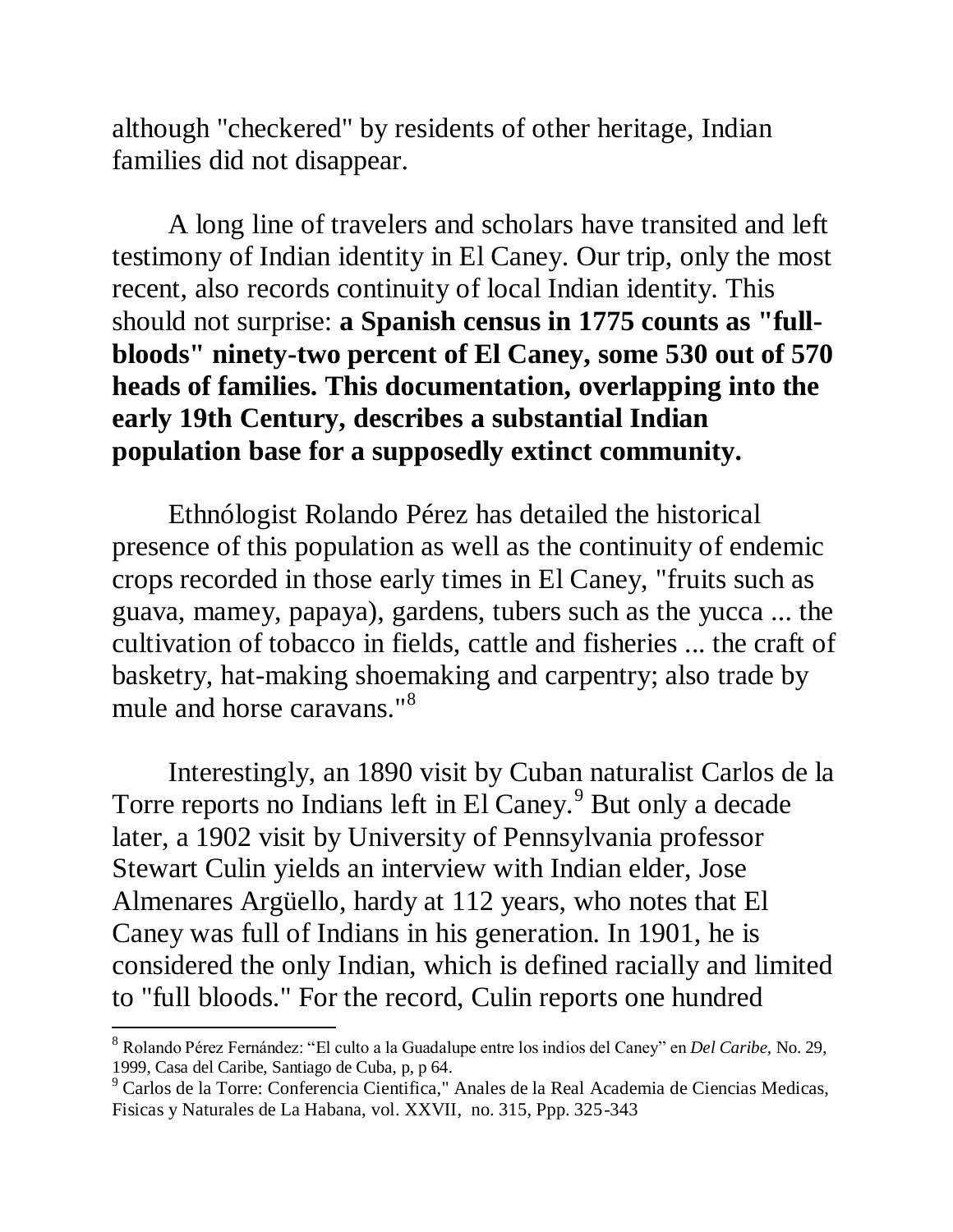Indian families at Dos Brazos and six or seven hundred Indian people at the town of Yara, rather than the total "400" for Cuba cited for him in the 1948 Smithsonian "Handbook of the South American Indian." Culin, who was generally disappointed to not find "wild Indians," notes a crucial item in the preference for matrilineal naming of children when reckoning lineage in the Indian settlements he visited around Baracoa. In nearby Yateras, a brief visit yielded testimony of a large group of Indian families in the mountains still governed by caciques, though Culin did not visit the caciques, nor did he conduct any lengthy interviews with the elders he met.

• El Caney, 2012 ...

Don Pedro spoke softly, almost inaudibly. He was not shy, just soft-spoken. Sitting in the bosom of his family, surrounded by his wife, and granddaughters, he told us the story of his healing power and tradition. As we sat down, Hartmann asked, "Is yours an Indian family of El Caney?" Don Pedro shrugged and nodded. "Yes, of the Indian line of El Caney." Behind him, his wife also nodded softly. "Tenemos de indio," she said. *We have of the Indian.*

Not far from the pig and chickens corral where we found don Pedro, gardens of Cuban tuber crops such as yucca and boniato were planted. Guava and other fruit and medicinal trees abound in the general area. These types of Cuban barrios, once isolated pueblos, now overrun by cities, are considered "urban," as they have electricity and accessible roads, but often, smallscale, mostly self-consumption agriculture, including animal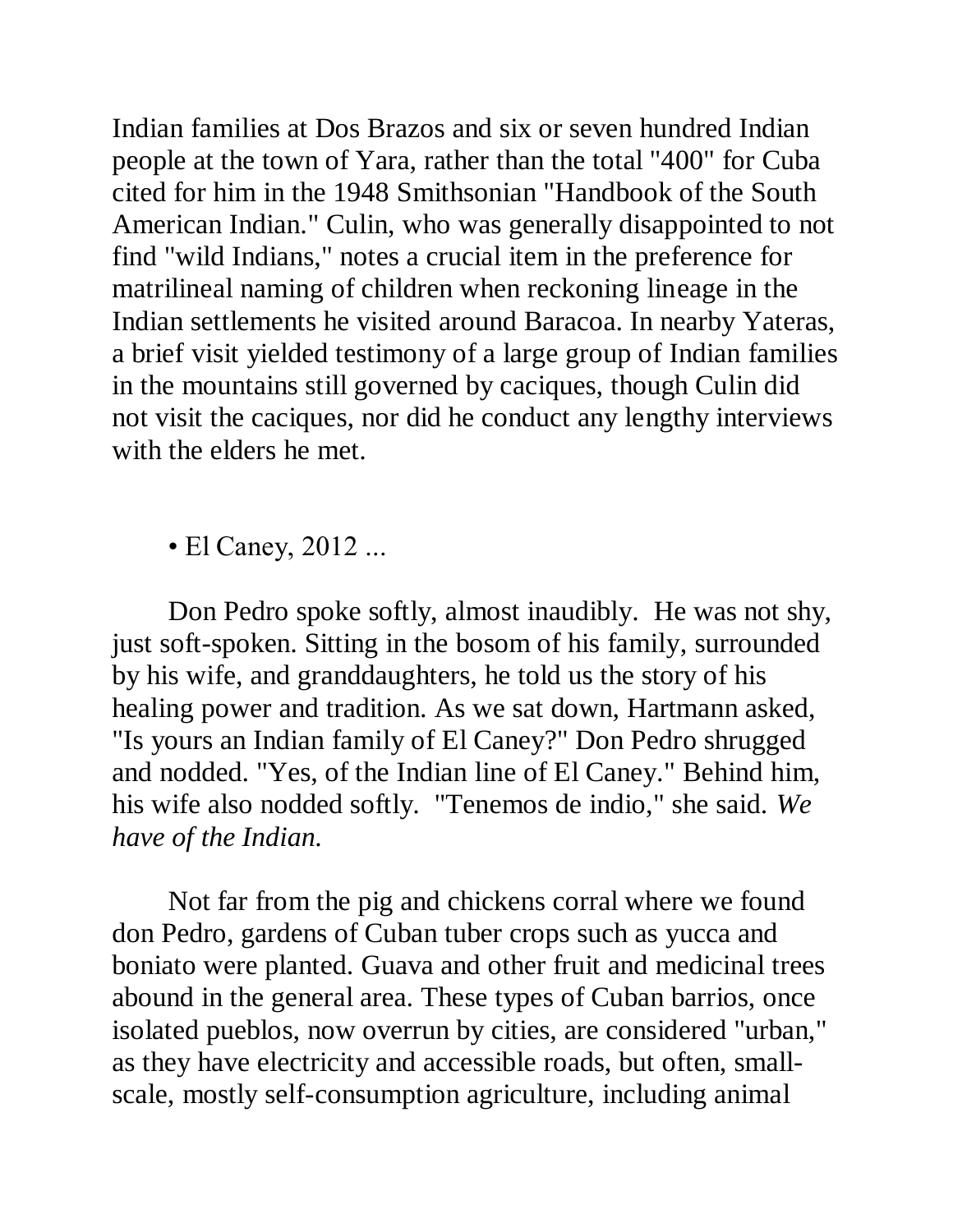husbandry, is detectable. **This continuity of lifestyle with a high quotient of eco-systemic adaptation and domestic food production -- regardless the ethnic identifier of the individual practicing it -- is a marker of indigeneity.**

"My medicine is a gift, from nature," don Pedro began. "I don't cure anything; she, the nature, cures. I think, because my mother had it, and [because] ... I feel so much pity for the people choking up (asthma) ... the gift is with me and stays with me. "

He began "cutting" at the age of fifteen, and has been doing his ceremony for over seventy-five years. The first time happened at dawn one morning when he entered his sister's house for coffee to find his five-year-old niece in acute asthma attack. "It was pitiful, she was choking so badly. What to do - my ceremony -- came to me at that moment. I said to my sister, 'I now know what to do. Find me a knife and a scissors.'"

He picked up and carried the asthmatic girl into the woods. "I curved this way, and that way, walking in long spirals, then coming down a knoll I saw it." Here don Pedro made a big embrace with his arms. "It was a large tree, very large and wide *almácigo*. She was there, waiting and I went to her. I knew from her just what to do." (He used the term, *la mata*, rather than *el arbol*, to describe the tree, thus the feminine usage.)

The young don Pedro had asked the tree to heal the girl with its healing power, and then performed his ritual.

"She did not choke from asthma again."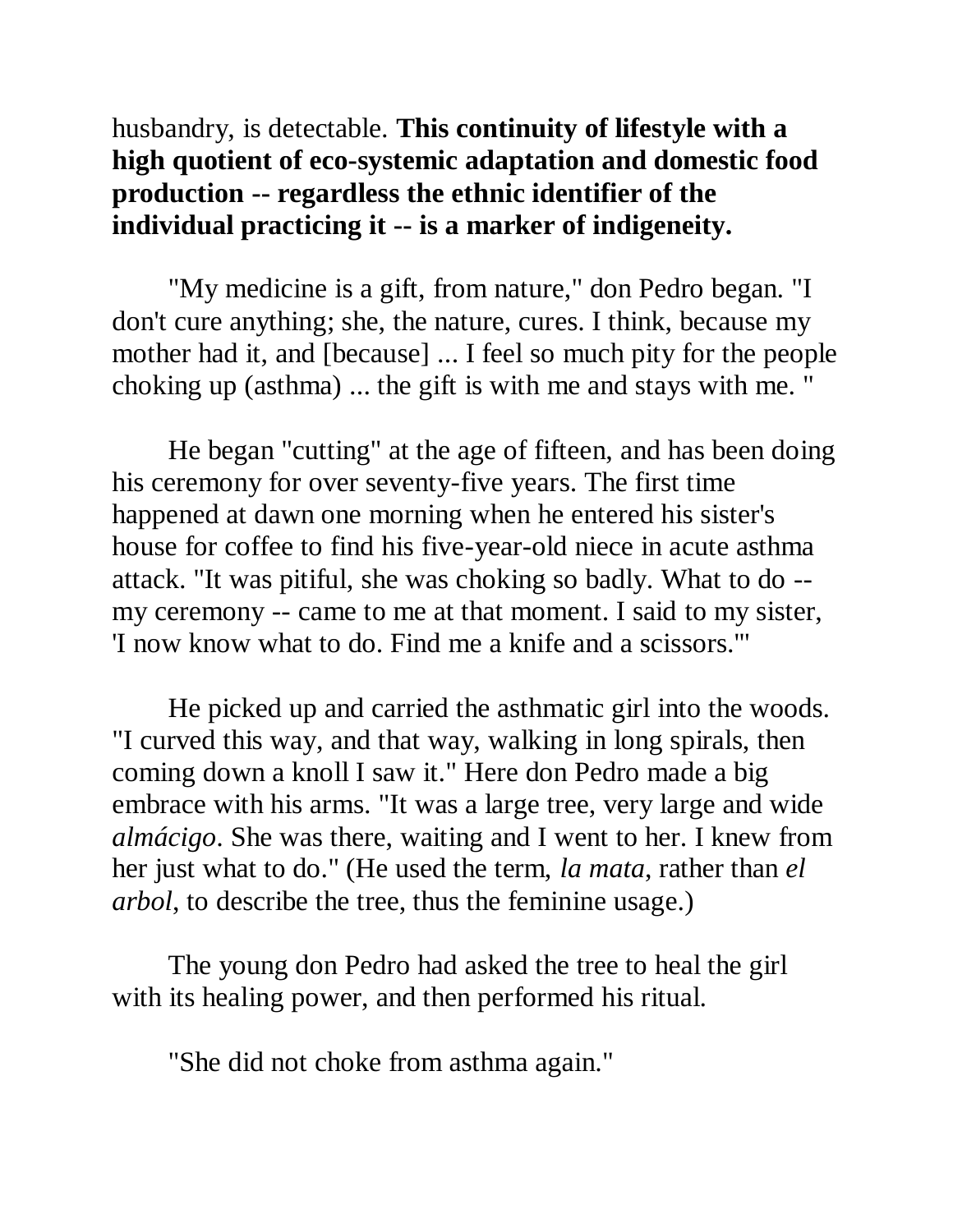"Not an elder taught this to you?" I asked.

"No, not my ceremony. That came to me at that moment, with the tree." He would expand later that his mother was also a healer had been a strong influence on his faith. "My mother was a dreamer; I did know her gift for healing."

And the asthmatic girl, his niece?

"She is still around. She is now almost eighty years."

The elements of don Pedro's ceremony are identifiable with those that describe the "tracking cure" or "cura del rastro." The origin of this ceremonial tradition is not well studied, yet it is a long-established belief complex found among guajiros and people of the *monte* throughout the Cuban Oriente. The ceremony is rich in recurrent elements yet varies among different "trackers," or *rastreros*. Rastreros are quite secretive about divulging any aspect of their ceremony. The instruction is to only teach two others in his lifetime. The attitude reveals intensity of belief and commitment to their spiritual practice. It also confirms the oral nature of the intergenerational knowledge. Socarras (2010) details testimony about rastreros in nearby Camagüey province; similarly, these don't accept payment, can not teach more than two apprentices, work prayers with the track and with a connection to the four cardinal directions. Socarras pays homage to early "Guanahatabey" progenitors as origin of some to the oral knowledge he captures.  $10$ 

<sup>&</sup>lt;sup>10</sup> Denis Socarrás Estrada, 2010, "Los Saberes Guajiros de mi Sabana Cubana," Pp. 101-108, Publicaciones del Área de Teoría de la Literatura y Literatura Comparada de la Universidad de Alcalá, de la Universidad Nacional Autónoma de México (UNAM) y del Centro de Estudios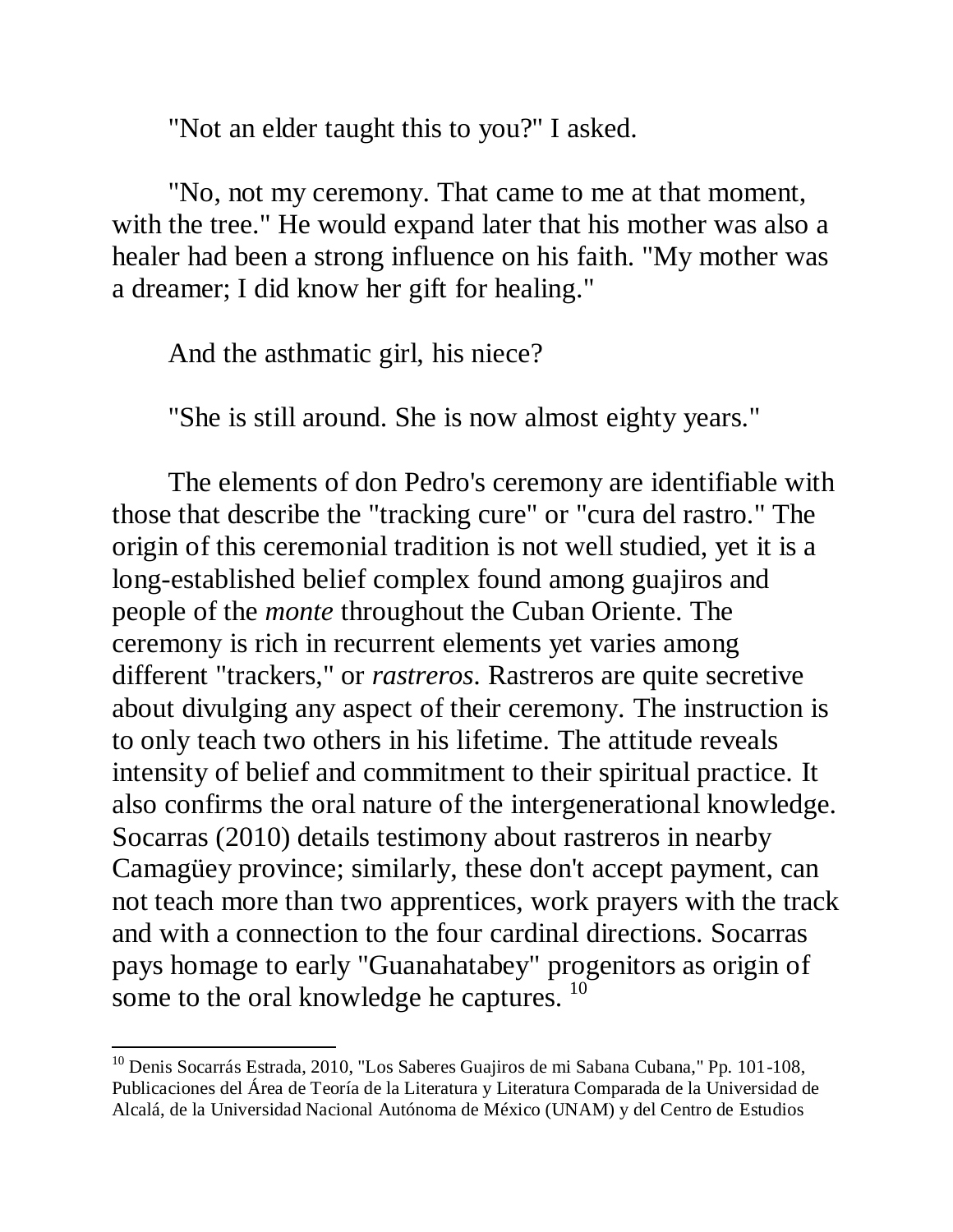Don Pedro, because of his advanced age, was comfortable speaking on his life as a healer. Still, he sought our explicit understanding that 1) he is not the one that heals, that "nature heals," and 2) in all of his life, he has "cured thousands of people, but never, ever have I accepted one payment, one penny or even a gift, for my spiritual work. This I can not do. It belongs to nature, not to me." Don Pedro's strong expression of personal dignity was a recurrent theme with all the curanderos encountered in this journey. Rastreros are said to live long. Don Pedro claims never to have been afflicted by illness in all of his 94 years. The old man has a strong grip. "I get up with the sun and I work every day," he says.

Always, the tracking cure involves a major Cuban tree, in don Pedro's case, the "almácigo," (*Bursera simaruba).* Among guajiro farmers in Camagüey province to the west, the "guasima" (*Guazuma ulmifolia Lam*) is used in the tracking cure ceremony; other rastreros go to the "ceiba" *(Ceiba pentandra)* as their healing tree. The ceremony and its special prayers are conducted for people, particularly asthmatic children, and those afflicted with parasites or infection; it is done for animals with infected parts and for field crops, particularly beans, needing relief from insect plagues.

Nearly eighty years after don Pedro's first ceremony, he is still an active rastrero. "At one time I tried to ask people asking for the ceremony to only come on Fridays. But there are too many who need healing; I still 'cut' three, four days a week. The

Cervantinos. Instituto de Investigaciones del UNAM, Mexico City, Correo electrónico: eljardindelavoz@gmail.com

 $\overline{a}$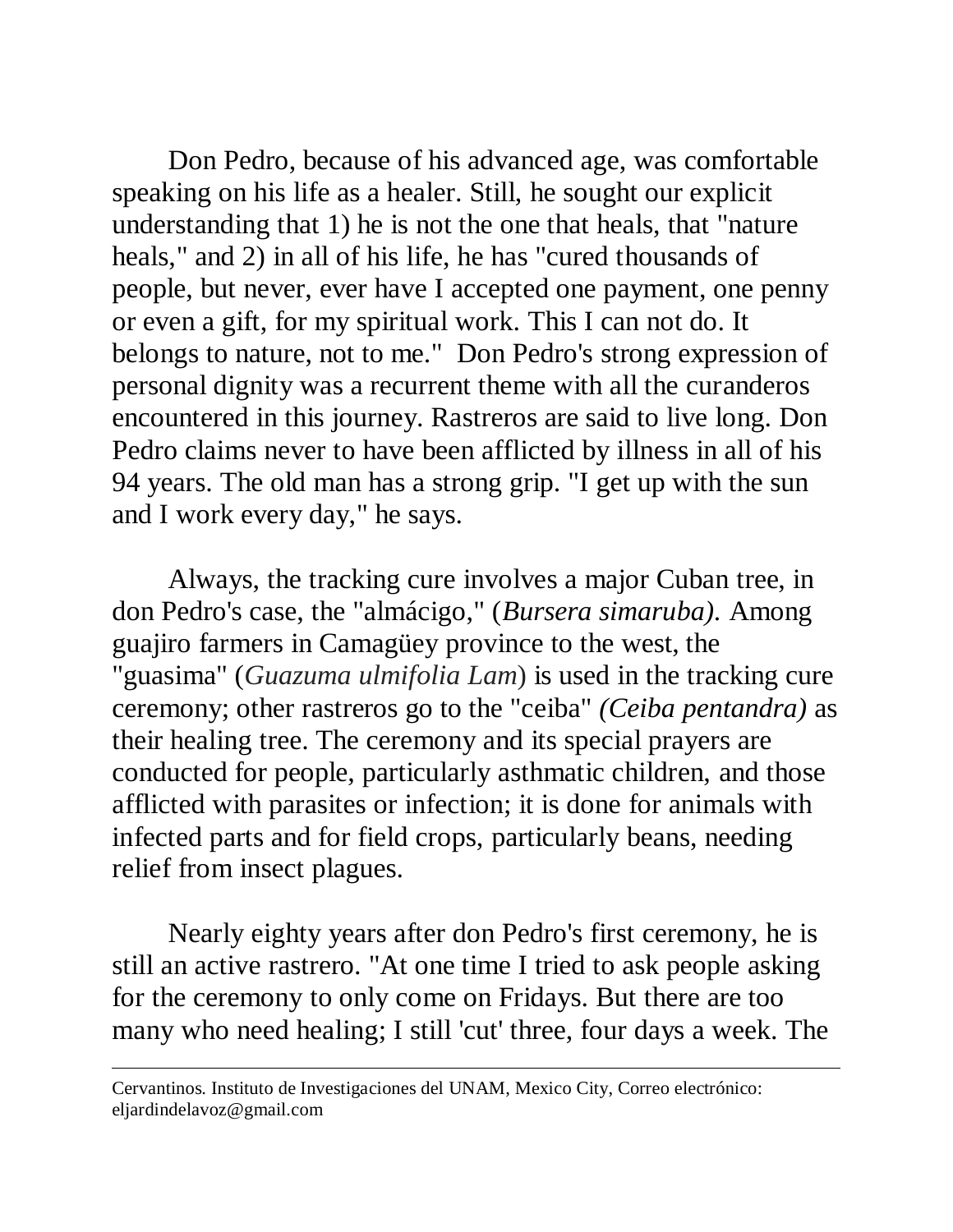"cut" refers to an important part of healing ritual. In the case of an asthmatic child, don Pedro's ceremony calls for taking the affected child to his almácigo tree, where he is made to stand, back to the trunk, as the rastrero takes his measure upon it.

As we spoke with the elder a crowd gathered that included the father of a ten year old boy who don Pedro had "cut" about a year before. He sent home for his son, who soon appeared. Don Pedro then offered to walk us to a nearby farm, where his current almácigo tree stands and where he had performed the ceremony on the boy. Hartmann's team filmed as don Pedro once again stood the boy against the trunk of his sacred tree, measured him and then mimed a scissor motion to cut a lock of the boy's hair, precisely from the cowlick. With the knife, an incision into the bark is lifted and the twist of hair is placed inside it. The bark is then closed tightly on the tree. Don Pedro makes his first prayer, repeated softly by the boy, over this offering of hair (sometimes accompanied by tobacco seeds) to the tree. The tree is first purified of hostile force, then implored to make the cure. Once "cut" and signaled into the bark, the boy is asked to walk swiftly away without looking back while don Pedro continues to pray at the tree. Don Pedro gently slaps the tree with both palms and then with one palm, whispering his orations.

Throughout the late morning, several people from El Caney -- at his house, at the tree, and in a short visit to a second Indian home -- offered testimony about cases of relatives and friends cured from asthma by don Pedro's rastro ceremony. His practice and particular gift are widely known and appreciated in the community.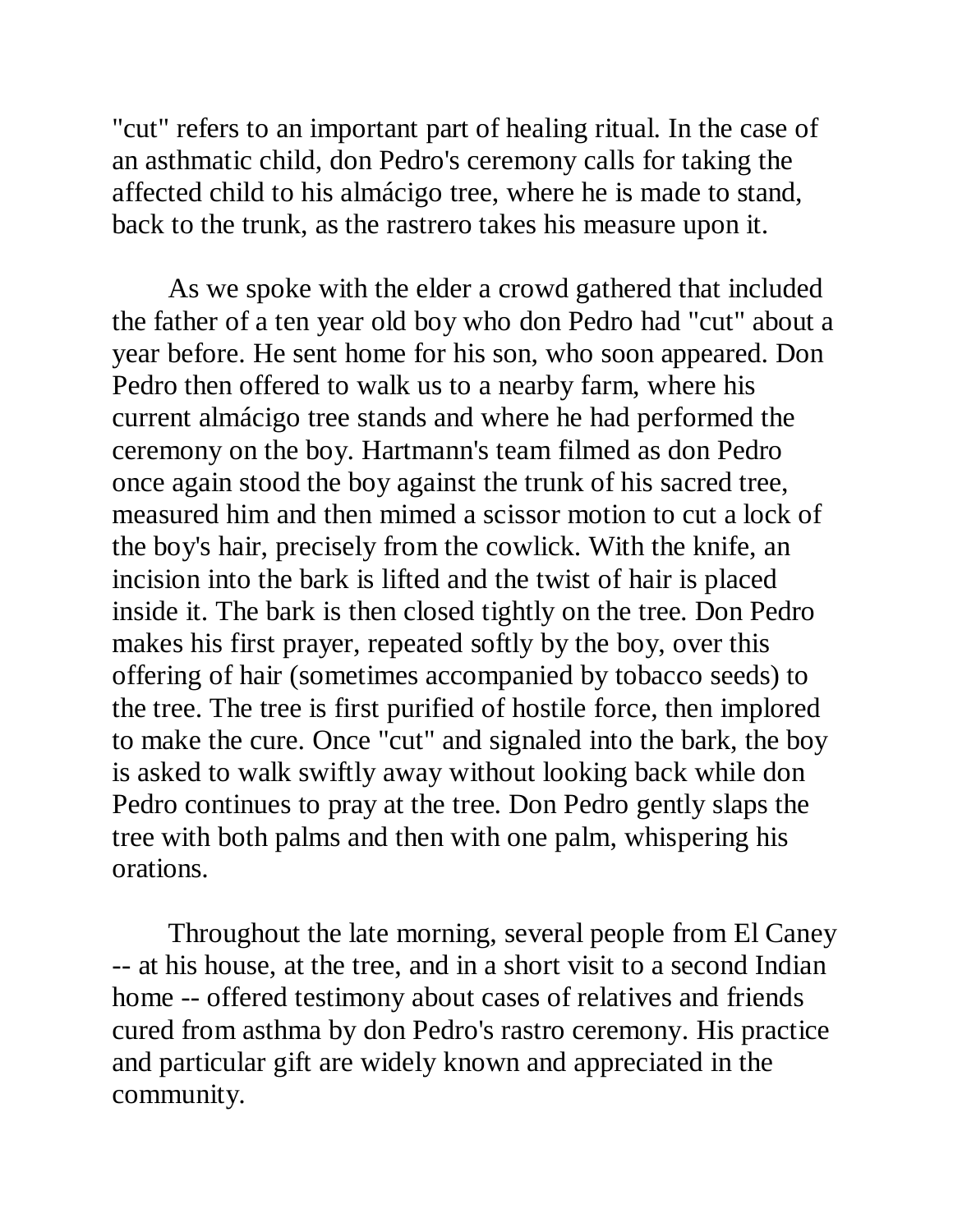With this visit, we could certify that -- in April 2012 -- the identity of "Indio" continues to be asserted and manifested among families in El Caney. From among these families, we identified and interviewed don Pedro Rufo Mangana, an elder curandero. Of impeccable integrity and substantial community respect, at 94 years of age, he is a rastrero who still fulfills a consistent demand for his healing ceremony.<sup>11</sup> The fact of the healing ceremony, don Pedro's standing in his community and the nature-orientation of his practice, grounded in his selfidentifiation as Caney indio, evidences obvious indigeneity. The rastro ceremony itself shows similarity to practices by Venezuelan guajiro (Wayu) and also to "cura del rastro" practiced by campesino in northwest Argentina, an area with strong cultural links to Guarani and Andean tradition. The ceremony is also no doubt conjoined with Iberian pastoral and religious practice. Finally, the invocation of a tree's healing power recalls reference Taino behiques (chamans) speaking with and drawing medicine from powerful trees in the 1496 treatise by Friar Roman Pane.<sup>12</sup>

At the sacred almácigo tree, don Panchito Ramirez, cacique and curandero from the nearby mountain community of Caridad de los Indios, his wife Reina and their adult son and daughter, offered a song from their family to the elderly healer of El Caney. "We will sing our Indian song for you, our healing

 $\overline{a}$ 

 $11$  A case I documented for Camagüey province also involved the use of a major tree (guasima), the cutting and inserting of hair from the head of the patient into the open bark of the tree. Additionally, the Camagüey ceremony used the tree's shade and the foot track of the afflicted person.

<sup>&</sup>lt;sup>12</sup> Jose Juan Arrom, Pané, Fray Ramón 1999 [1571] An Account of the Antiquities of the Indians. 1999 edition with an introductory study, notes, and appendixes by José Juan Arrom ed. Translated by SusanC. Griswold. Duke University Press, Durham and London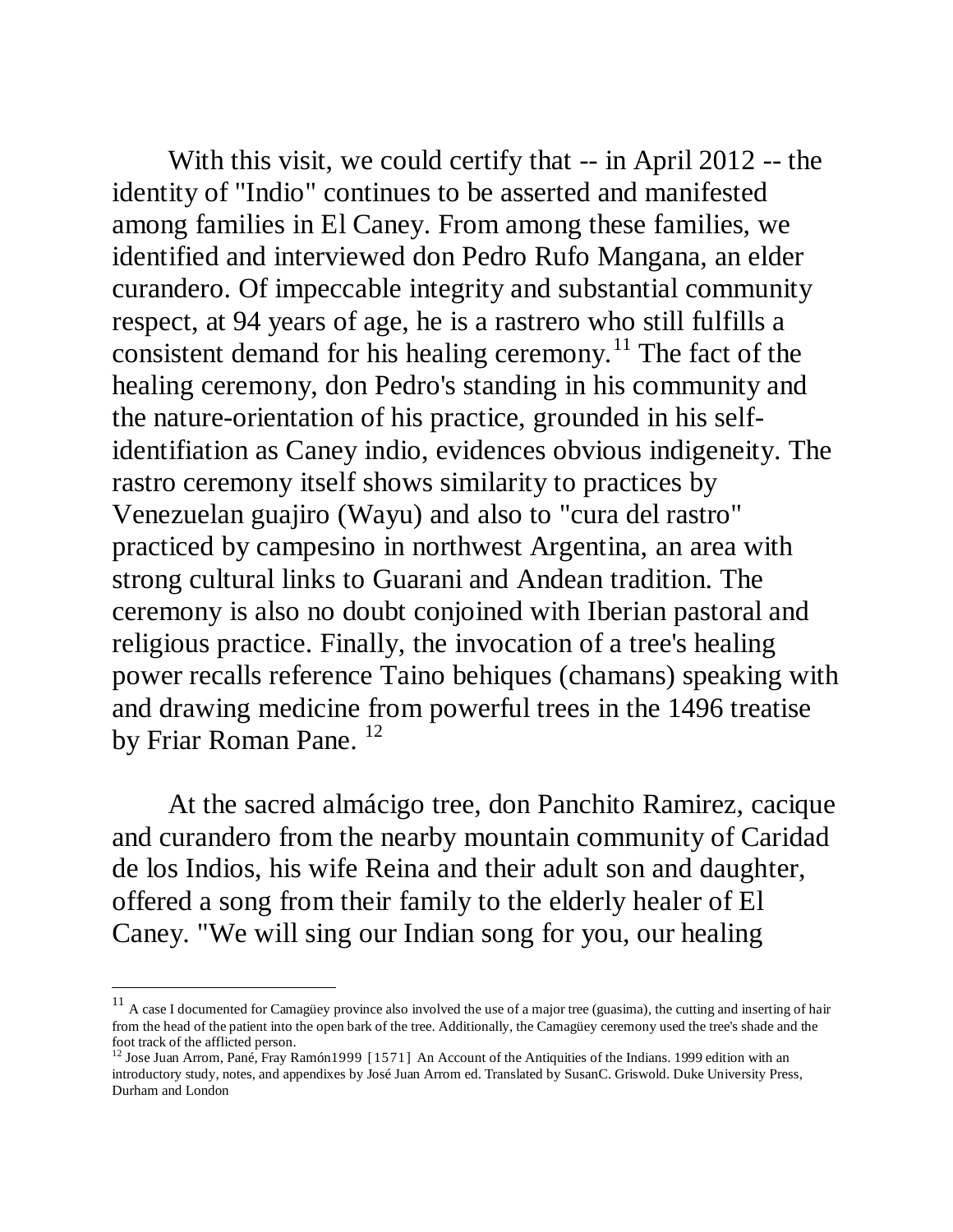song," Panchito said to don Pedro. They sang a song to their spiritual work. It said, in part, "I work with the Moon, I work with the Sun / Sun and Moon -- loan me your splendor."

"I respect it all," don Pedro told them. "I respect your song and thank you for your song. It is also ceremony."

• Jiguaní ... "the golden river"

At El Caney, we visited specific homes of Indian descendants. These dot the area of El Caney. We also can document a nature-based ceremonial complex, "la cura del rastro," and a particular rastrero of Indio origin. However, at El Caney, I did not hear of any type of organized or associated group that is specifically identified for their indigenous ancestry.

In Jiguaní, a town two hours away from Santiago, our group was received precisely by such a circle. An energetic group of several dozen families has organized to uphold, document and investigate their Indian cultural ancestries. With the Jiguaní town historian, Lic. Hugo Armas, as primary host, numerous individuals greeted us, expressed themselves and requested dialogue. The group, a lose *asociación,* first greeted Hartmann and I in 1997, when we stopped by for a visit. Later in 2005, we brought Cacique Panchito to Jiguaní at the request of historian Armas. That was an unusual encounter among indioidentified families of the Cuban Oriente, whose economic conditions don't easily allow for this kind of travel. The 2012 encounter is even more intense. The group is eloquent and direct in their passion for discussing Jiguaní indigeneity.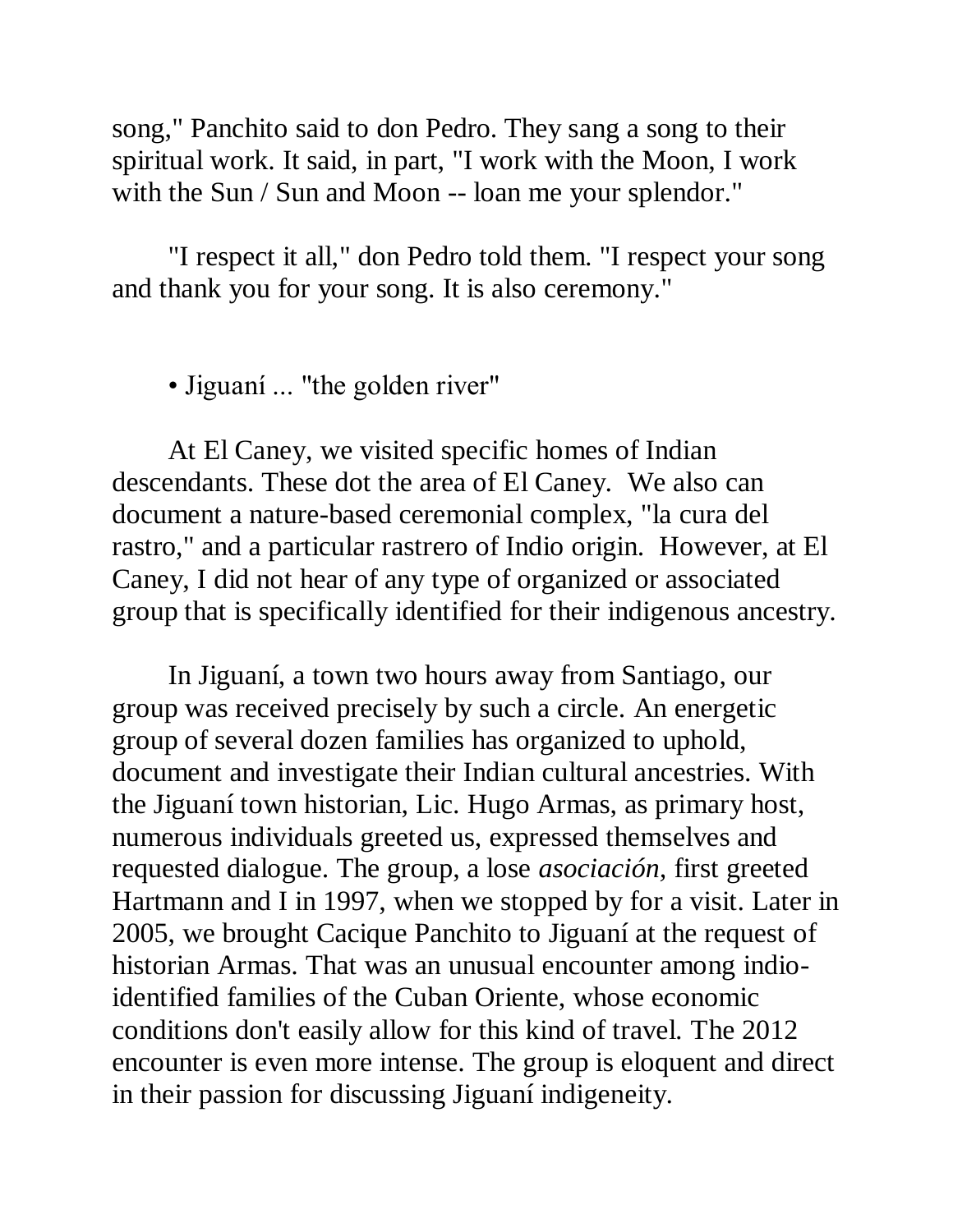Jiguaní is another one of the historical Indian towns in eastern Cuba. Founded as a "pueblo indio" on January 25, 1701, it long projected its identity through Cuban history, prominently in the independence wars of the late 19th Century. The Jiguaní Town Shield still depicts a Taino man in rebellious posture. Historian Armas details Jiguaní's origin, stemming from a lawsuit in Spanish courts by Indian cacique Miguel Rodriguez, who gathered Indian families in surrounding mountains to found the town.

Our visit turned into a day-long exchange over several sessions. The small hall at the Jiguaní Culture House filled with elder people of the various barrios of the municipality, who, since 1989, have re-organized to share their knowledge and identity as Indian families.

Many gifts were exchanged, stories of grandparents and of healing ceremonies, old dances. A woman spoke about her family's participation in the Danza del Cordon or Dance of the Chord, a centuries' old ceremony that invokes "commissions" of spirits and is done in the form of the old Taino *areito* or ritual dances. "Our step in this area, for this danza, is one foot forward, one foot back, like that. We call that our Indian step. We believe it's the old areito."<sup>13</sup>

One Indio man who made several gifts of his wooden carvings, pulled me aside during a break. On a corner of a

<sup>&</sup>lt;sup>13</sup> Jose Antonio Garcia, et al, "Huellas Vivas del Indo-Cubano," (2da. Edición: Editorial de Ciencias Sociales, La Habana, 2007), traces the ethnological elements of the contemporary "Dance of the Chord," to the *areito* or Taino ceremonial dance.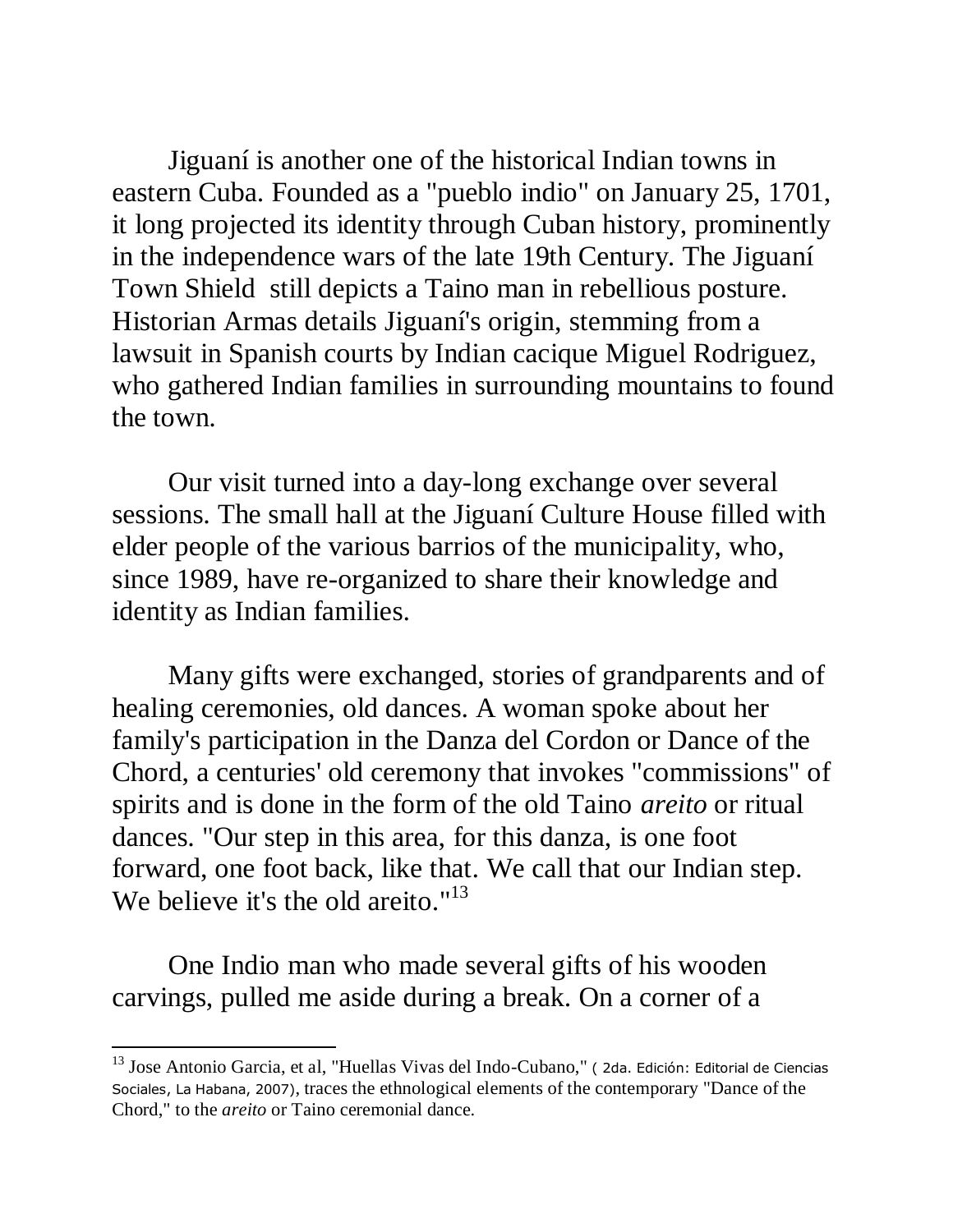hallway he had a table with several objects. He showed me several amulets of stone, with a large, white stone from "my mother's altar." His mother was a medicine woman, he said, curandera. She had been dead for nearly five years and he had been waiting to share the medicines she left. She had taught him her *costumbre*, but he had not spoken of this to anyone. Out of respect for her, he was still reluctant to practice himself.

The family retains a small farm, deep in the monte. "I have four sacred trees, worked by my mother in ceremony," the man says softly. "She worked with the moon and the sun, and especially the land, plants and medicines, and even a small stream."

A woman who stood with us told me. "I am not religious, don't go to church. But I believe like he does. Many people here are like that. We have our family stories." She wanted the young people to write down the stories.

I fully encouraged what they were doing. It was clearly self-generated, not quite focused by the government one way or another, as they say in Cuba, "*una cosa de la gente"* -- a thing of the people. In Cuba, faithfully, one may expect that the evervigilant political system will contemplate and gauge all social trends. The impetus by Cubans to encompass their indigenous legacy -- such as it is and it should not be over-stated - manifests particularly in the areas of more intense Indio-descent. It is significantly of itself -- sui-generis -- and conditioned largely by oral tradition and regional consciousness "de lo indio" (indigeneity) in their eco-systemic and healing practices. Since I share the legacy, to the curandera's son, I said: "If you feel clear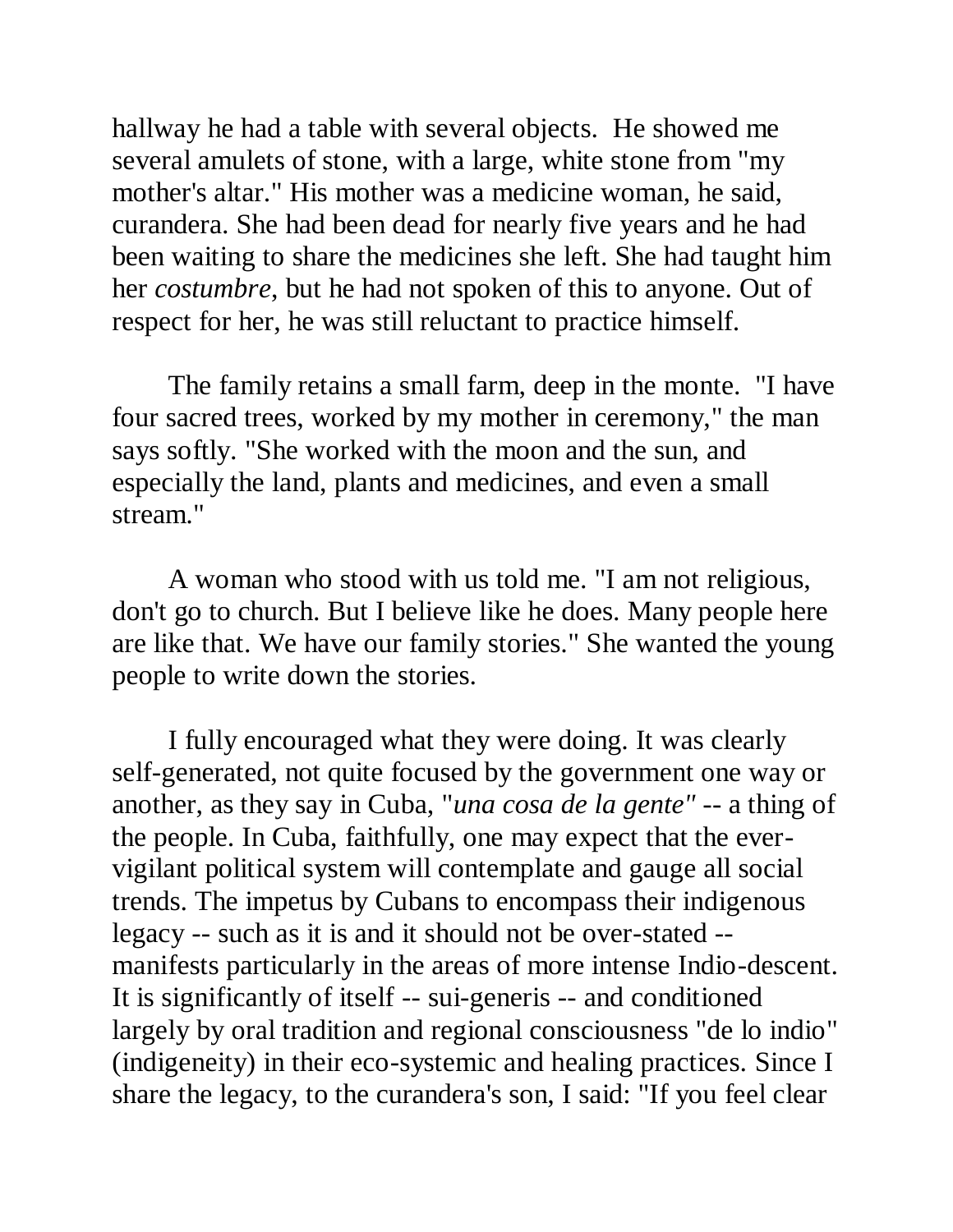with it, do it," recalling the impetus expressed by the old rastrero of El Caney. "If you feel the pity for the people and the strength to help them by serving the spirit, that's the signal to practice your ceremony."

The encounter in Jiguaní gathered an interesting crosssection of people, several from campesino families, adults who work in health, also in journalism and education, students. Their commonality: all stem from families where the oral tradition strongly grounds in a sense of Indo-cubano ancestry. "This is just the core group," Armas represented. "Many more people would come, if the announcement goes out widely." Two municipal officials stated that they were both there for personal reasons, but openly curious and happy that the municipality is starting to hear from their people about their preoccupation for their Indian heritage. "The government needs to pay attention to this anxiety," one said.

Young people brought up study projects: about interviewing elders, studying medicinal plant uses, tracing the genealogies of the town. Even an old *conga* from the town's carnival repertoire, called, "Los Indios de Jiguaní,"\* which sings of its Indian pride, is again in demand, thus revived. One detail of the town's population: among the oldest families in the municipality, there was a danger that close inter-marriage can cause malformations in children. "The more pronounced Indian families, old area families, they are kinship-bound. They don't like to marry out," historian Armas mentioned. "It has been an issue among other Indian enclaves," Hartmann commented. "Small very self-identifed kinship populations, they wish to marry in the group. Its natural but can be problematic."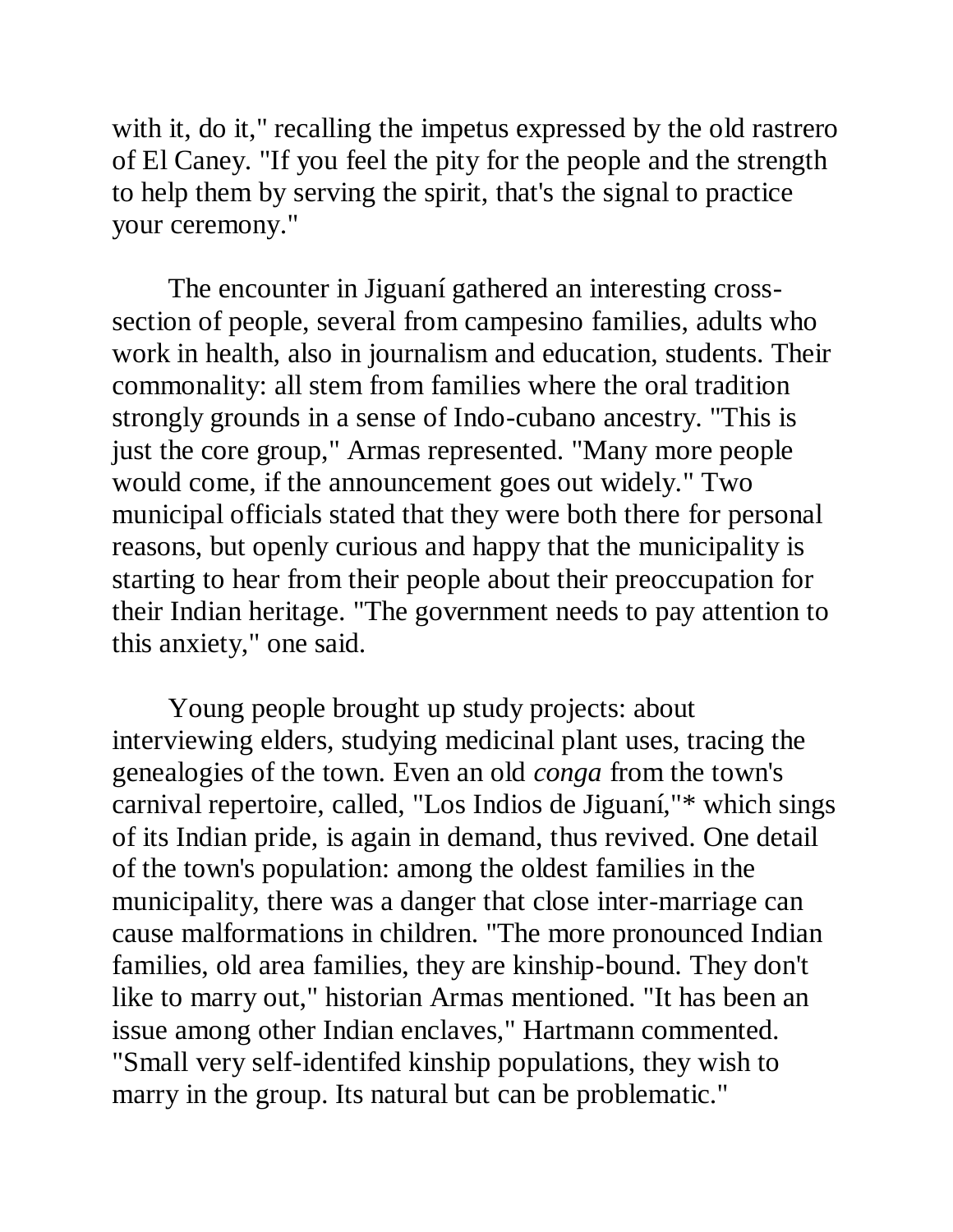The assembled delegation walked to the Jiguaní River, to continue the conversation outside, and precisely at the place where historians signal the town's founding event. This second discussion contined to emphasize the commitment of the group and the town of Jiguaní for reconnecting the indigenous knowledge of their people. One to-the-point question wondered on why people have let go of so much their traditional Jiguaní Indian identity, why for so long people shied away from declaring their Indian-ness.

"The Indian was called a dog, savage, primitive, ignorant, stupid, lazy!" was one response. "Of course, people shied away from being insulted so publicly." This engendered a telling exchange on the many positive sides of "our people's knowledge." The group stayed with a focus on the practical value of traditional knowledge; the wealth and well-being engendered by having the capacity to produce from the land and be self-sufficient. It was notable how invigorated the group (now joined by a street-crowd) became through conversation that valued their old people and what they know, that celebrated rather than denigrated the value of that type of eco-systemic knowledge for domestic production of food and medicine, utensils and tools, house construction, and other skills. This intense reaction about the value of land-based culture and food self-sufficiency can be seen as a marker of indigeneity in any ethnic group. It is a long recognized American indigenous community value and most particularly notable as manifested by an Indio-identified group.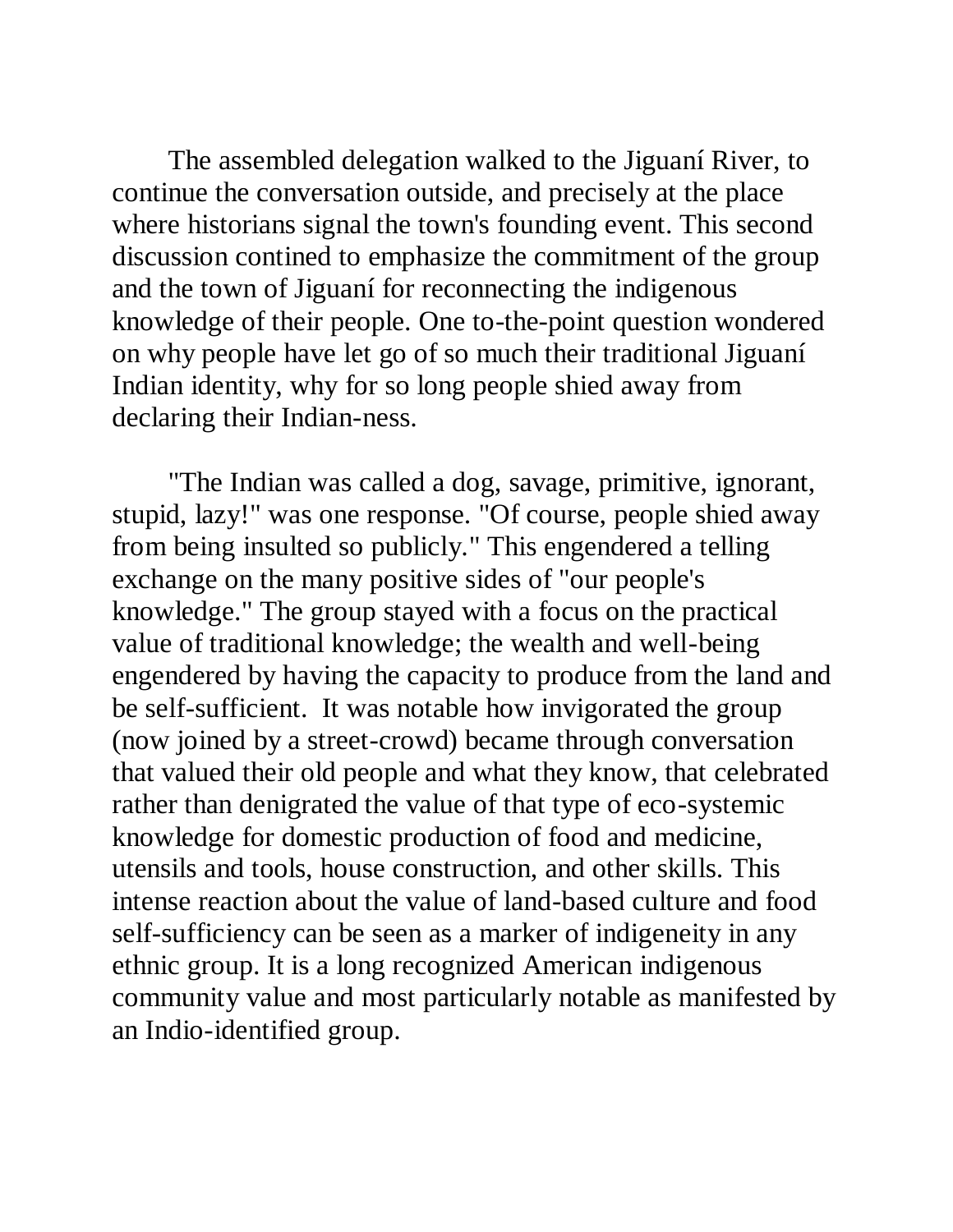"We have many things Indian that are around us, we eat and drink and even dance Indian, and most of us don't even recognize who we are," said an older woman.

Panchito Ramirez spoke to that issue. "As a Cuban Indian, and as a farmer, conuco man," he told them. "This is most important. Planting on the Mother Earth, talking to her. All my children believe that way. It's the way I taught them; and how my grandparents, all Indios, taught me."

Among the ideas that surfaced at Jiguaní a proposed gathering for indio-identified families from Caridad de los Indios, Jiguani, El Caney and other communities for three days of cultural encounter, music and dance, culinary demonstrations, crafts and discussion circles.

-------------------------------------------------------------------

Conga: "Los Indios de Jiguaní" \*

*Es cosa que pregunta la gente / es cosa que pregunta la gente*

*Y yo como prudente, le voy a contestar: Y yo como prudente, le voy a contestar:*

> *somos los indios de Jiguaní / somos los indios de Jiguaní*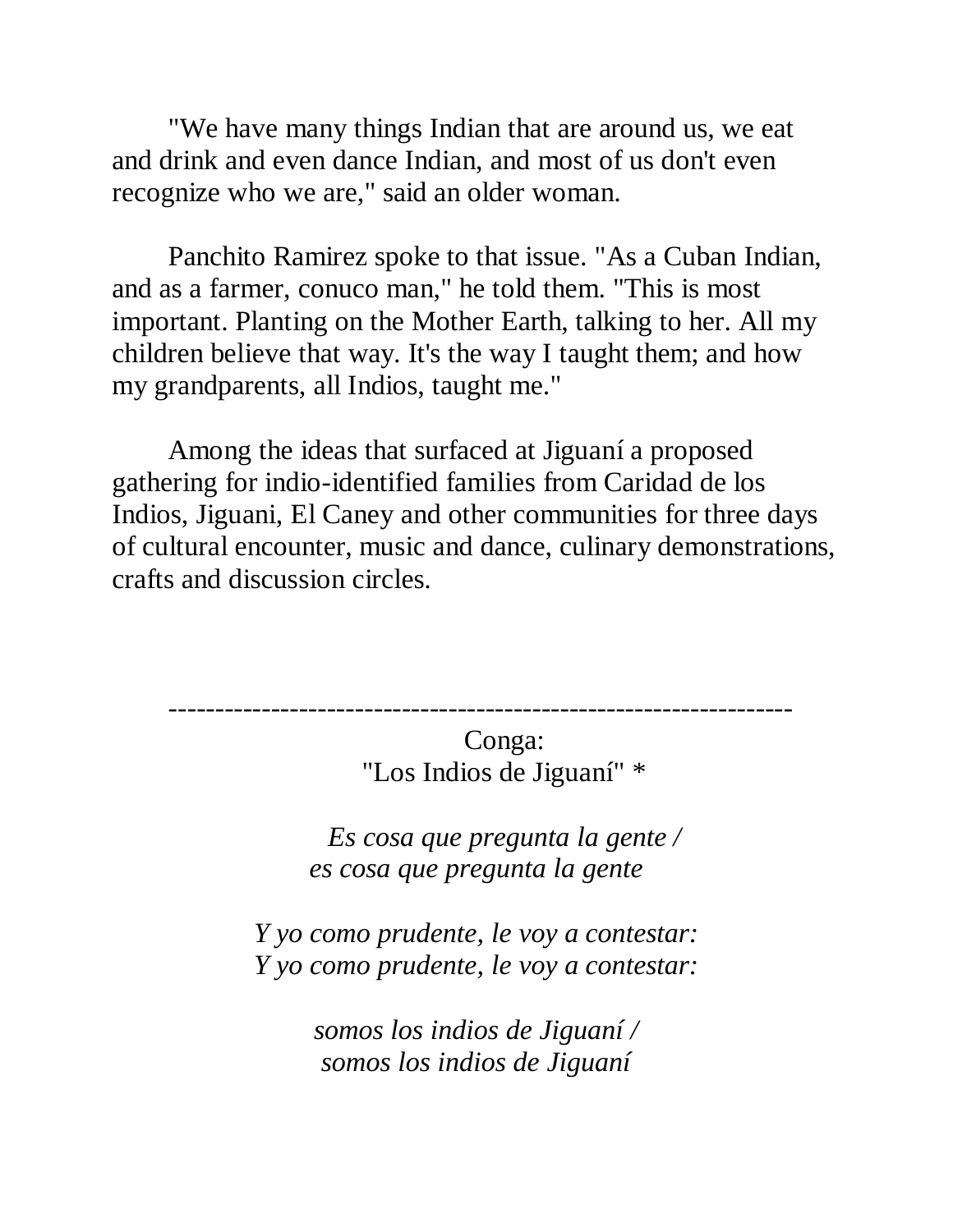### *que comemos mucho bollo y de harina de maíz*

\* This conga song is accompanied by a procession carrying a thatched Taino caney (home) structure, costumed dancers and an Indian princess mounted on a white horse.

---------------------------------------------------------------------

• Niquero and the Cave of Atabeira (Hatuey)

Early morning call and long motoring west out of Santiago took us past Jiguaní, past Contramaestre and Bayamo, Yara and Manzanillo to Niquero. We skipped the high country, traveling on the foothills of the Sierra, touring by the eastern plains cattle country where state cattle farms largely replaced the corporate ranchers of an earlier era. Here and there, a private family farm, sometimes as a family cooperative, has survived the ups and downs of socialist planning. Cattle tend to do best in the family farms. After decades of neglect, large swaths of grassland have gone to "marabú," an aggressive, impenetrable, spiny, deeprooted brush. Current policy is granting abandoned land in usufruct to private citizens, who are in struggle to eradicate the marabú, and put up family farms. Many of these people are from former guajiro farming families removed only by one or two generations to more urbanized centers during the height of the social revolutionary population mobility. They are returning to the land and in fact many hold still considerable range of "guajiro" sense and knowledge to make many more such traditional homesteads work again. Cuba has not forgotten that the small farmer families, the guajiro, produced their way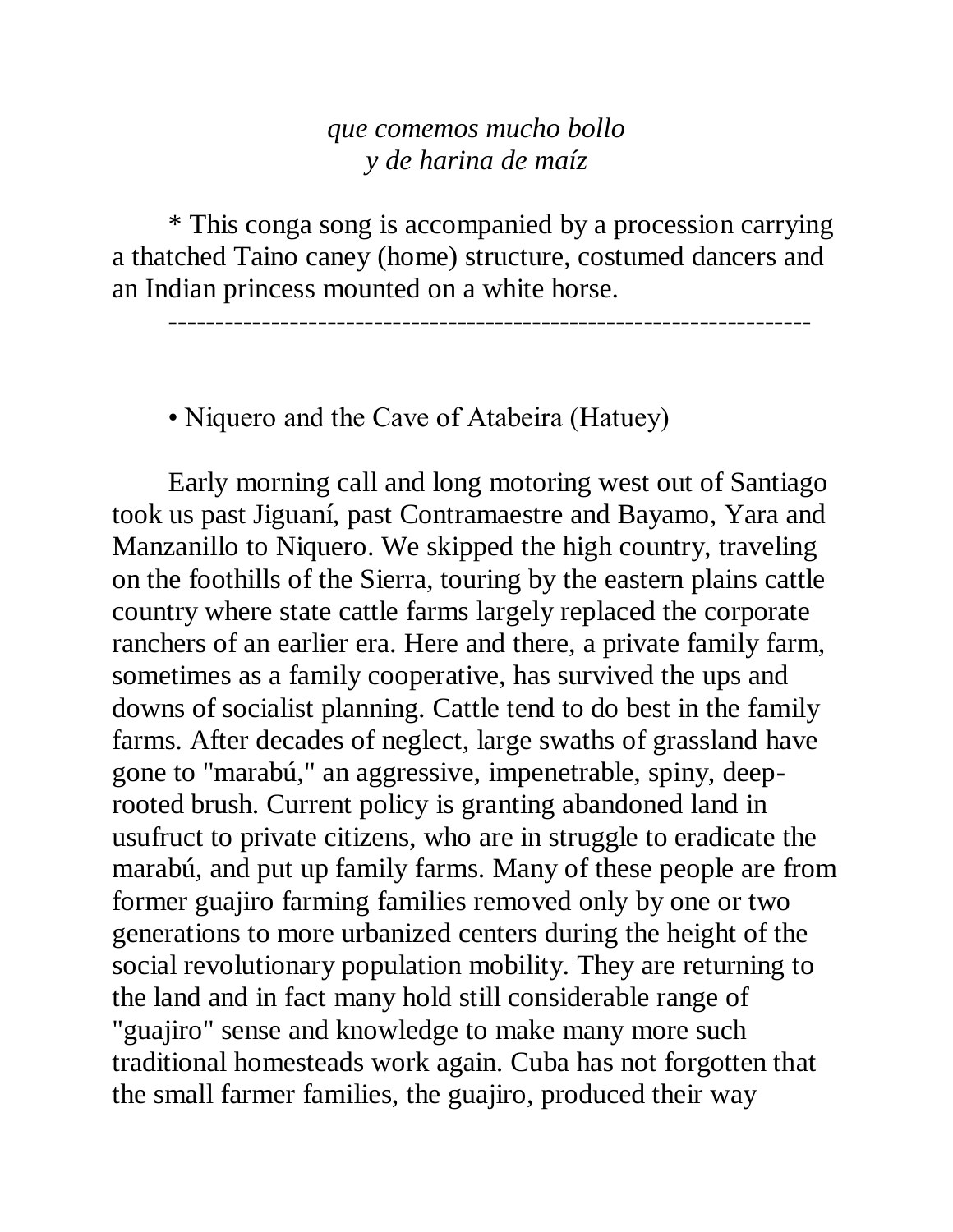substantially for Cuban society through the worst moments of food deprivation after the fall of their main trading partner, the Soviet Union. Since 1989, the unfortunate and largely selfinflicted paralysis of Cuban agriculture, was recognized; a new trend emerged to confront food insecurity in Cuba with the preservation of oral traditions and practices found in the culture of the land-human nexus of the island.

## • Hatuey -- Taino Cacique and Primordial Hero

There was a necessary stop at Yara, the place where the Taino cacique, Hatuey, was captured and burned at the stake by the Spanish conquistador, Diego Velazquez.

This is of deep meaning for all Cubans, and perhaps particularly for this region of Oriente to the plains of Camagüey. At Yara's small central plaza, we find the statue of Hatuey. Panchito spots it first and calls for a stop. We pile out. "Oh, look, Hatuey," Panchito tells his grown children. It is a wonderful statue, in the middle of Yara, small town, yet resonant to the national consciousness.

Two major events in Cuban history occur here: the Death of Hatuey, beginning of the oral tradition of the "Luz de Yara," and, some 350 years later; the "Grito de Yara," or the Cry of Yara, which marks the start of the Cuban independence wars against Spain on October 10 1868, when criollo plantation owner, Carlos Manuel de Cespedes, modern Cuba's founding father, freed his enslaved Africans and workers, and declared war on Spain. Cespedes, although luminary, is surrounded and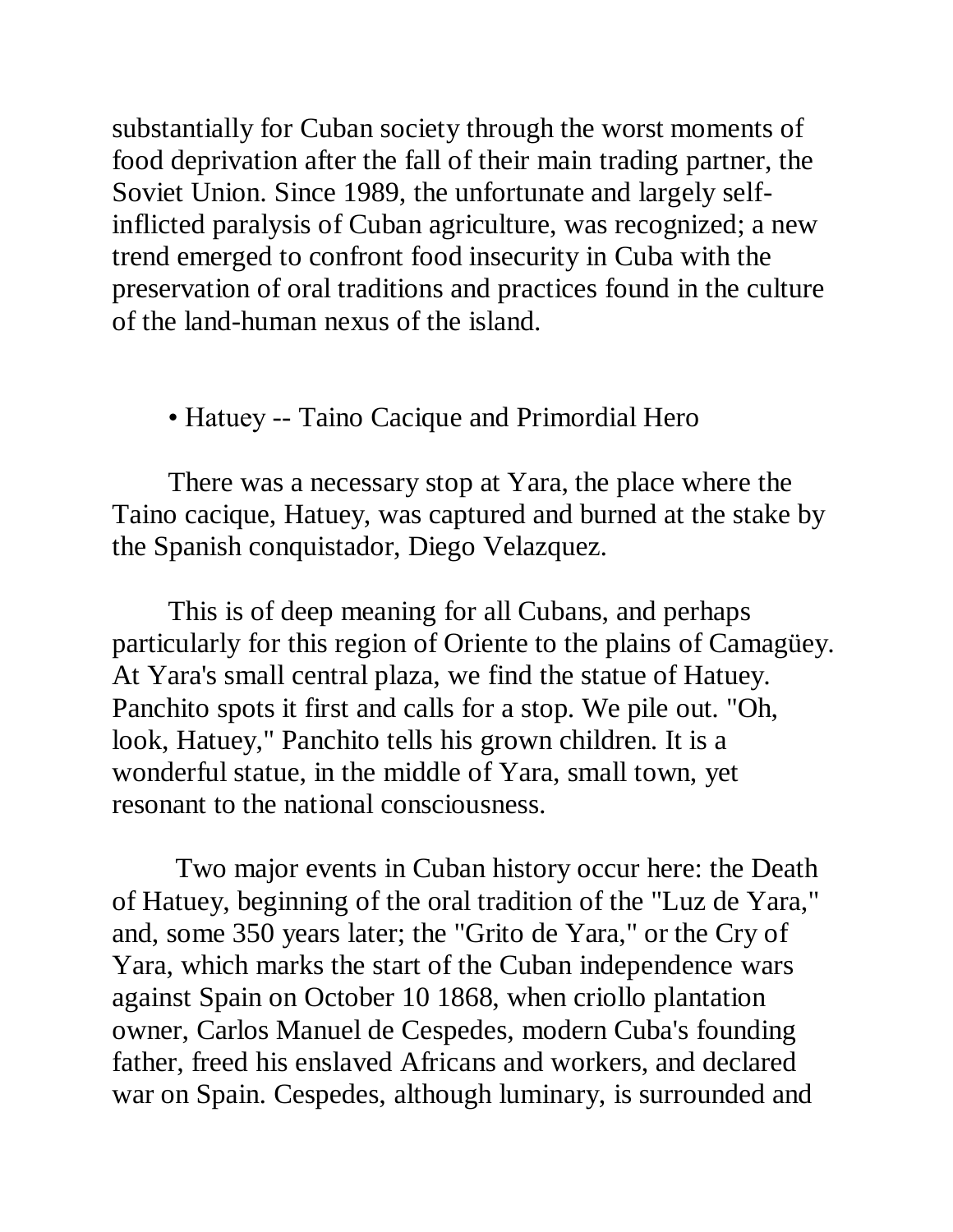framed by a long line of Cuban patriot heroes. Hatuey, however, is foundational, singular in his death at the pyre of freedom, and evolved convincingly only in the Cuban apostle, José Martí, also consumed not far from here, in sacrificial death (1895). The Dominican patriot, Maximo Gomez, principal general of the Cuban Independence is by his birthplace also naturally linked with Hatuey.

 Hatuey -- of Quisquella origin -- is core to the understanding of Cuban indigeneity. He is our earliest national mythohistorical hero, a defender not only of his Taino land, both in Quisquella (Hispaniola) and Cuba, but more importantly a resistor of conquest in ideological and spiritual terms.

Hatuey came from his Haitian Taino cacicazgo (chieftainship) to warn the Cubans about the coming Spanish, with whom he fought a rear-guard action, finally retreating with 400 of his people, crossing the 50-mile passage to Cuba on canoes. Thus, around 1512, the historical and eventually legendary Hatuey traveled among the Cuban Taino, with whom he shared a common culture and language, although not a strong enough sphere of influence. His visit to the Cubans is an oral tradition in the Oriente and his story is chronicled by Father Bartolomé de las Casas himself. Both history and legend state that he asked the Cuban Tainos to gather their ceremonial gold and toss it in baskets to the waters of rivers, as he reasoned that the shiny metal was the true "god" of the conquistador, as the sight of it unleashed his fury to possess it.

Conquistador Diego Velazquez pursued Hatuey to Cuba with a hundred Spanish troops armed in grenades, arquebus and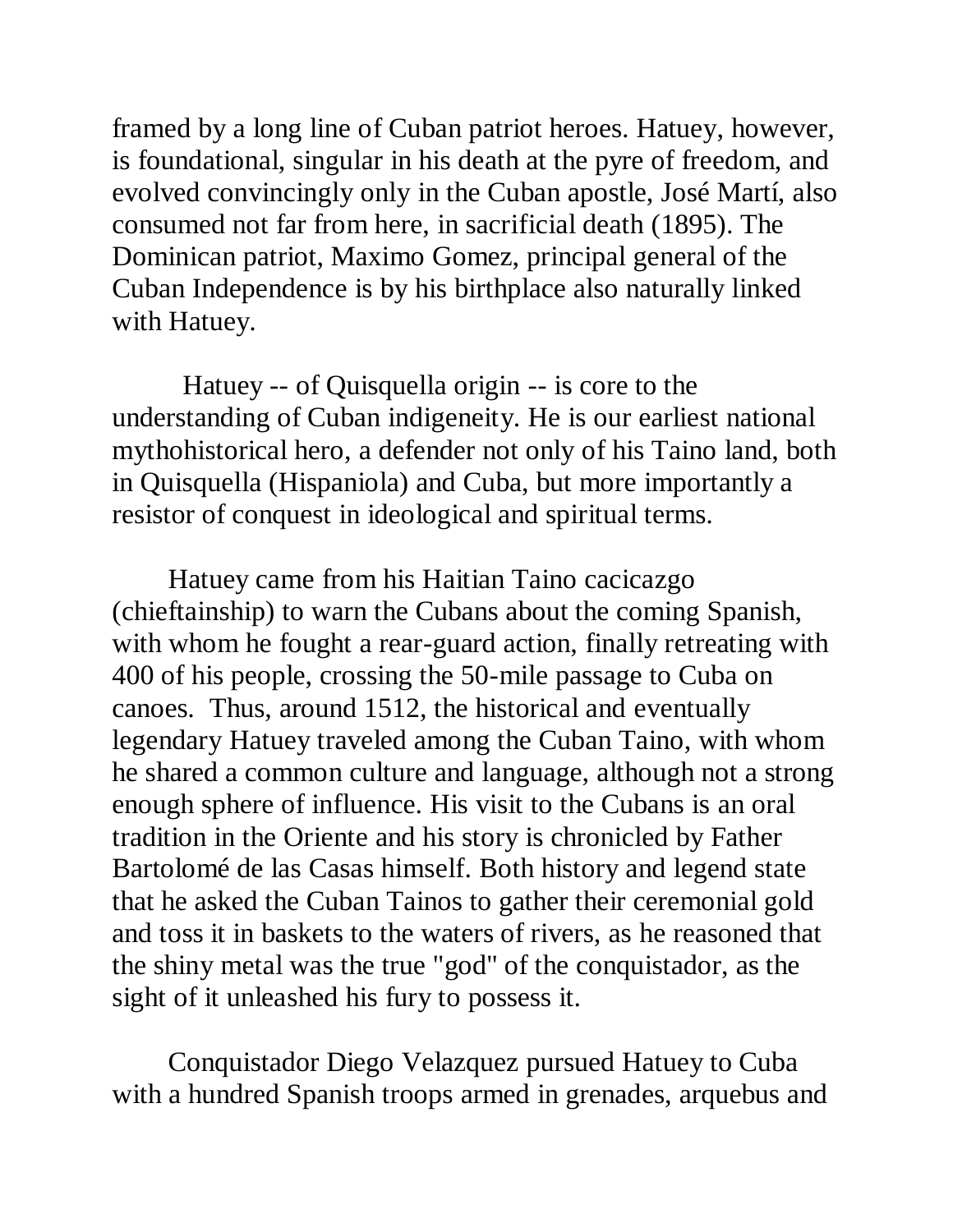attack dogs. Early sources, including Father Bartolomé de las Casas, report that Hatuey evaded Velazquez for about a year. Hatuey fought a contentious guerrilla war, killing ten of the conquering forces, until a local traitor led the Españoles and their war dogs to him in a surprise attack. Tied to a pole facing out, cushioned with dried wood, just before execution by fire, Hatuey listens silently as a Spanish friar offers him baptism, which, he is told, will guarantee him entrance to the Christian Heaven.

Hatuey asks, "And the Spanish, where do they go?" "If good Christians, they go to Heaven," answers the friar.

"Baptize me not," affirms Hatuey. "I prefer Hell rather to be with such brutish people."

The story of Hatuey has deep meaning for a wide strain of the Cuban personality and fixes three "teachings" that are elements of regional and even national character: 1. Rejection of invasion by force through the land-rooted nationalistic posture; 2. Suspicion of the greed for gold as primary motivation; 3. Assertive manifestation of popular nature-oriented spiritual beliefs and practices beyond or at least overlapping the reach of Catholicism.

These foundational values that accompany the Hatuey legend in eastern Cuba predate the socialist revolution, the era of the republic, in fact, all of colonial history.

• Niquero - Indigeneity Encounter ...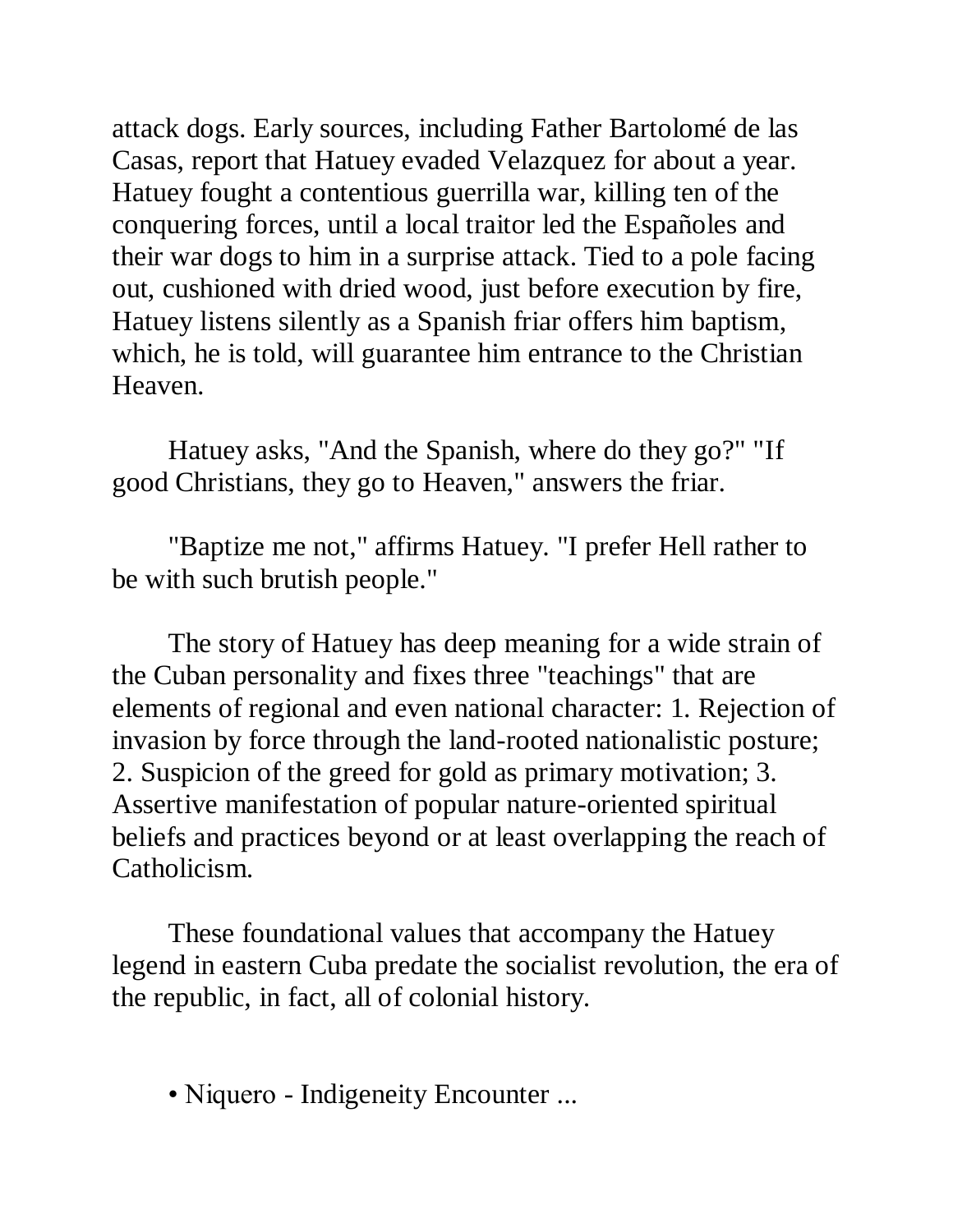Five hours of early driving through the oriente, past Bayamo and Manzanillo, took us to Niquero and the warmest of receptions, formalized through the office of the "historiador," Valentin Gutierrez, and drawing from a broad circle of interest in spiritual tradition and healing ceremonies.

We had barely arrived and directly the talk of spirituality and healing traditions was on. Doña Digna, respected healer, and her husband, are introduced. The couple, in their mid-sixties, is serious, calm, quickly surrounded by others.

"First of all, we are so happy you have come, all of you, to talk about Indian things, and about our spiritual traditions."

"From seeing you and what you express, I wonder if you are Indians?"

"Around here, we all have that blood, more or less."

The elder couple are renown for their healing gift, Valentin informed us. Their effectiveness to cure patients gained them access and entrance to the government clinic. They have an office and wear a medical gown to work with patients that request their help.

"We both cure. Our ceremony is not complicated. We touch lightly, invoke our spirit and the touch of the Creator. At first my gift was for skin lesions, particularly herpes infections. In time, other diseases responded to my ceremony."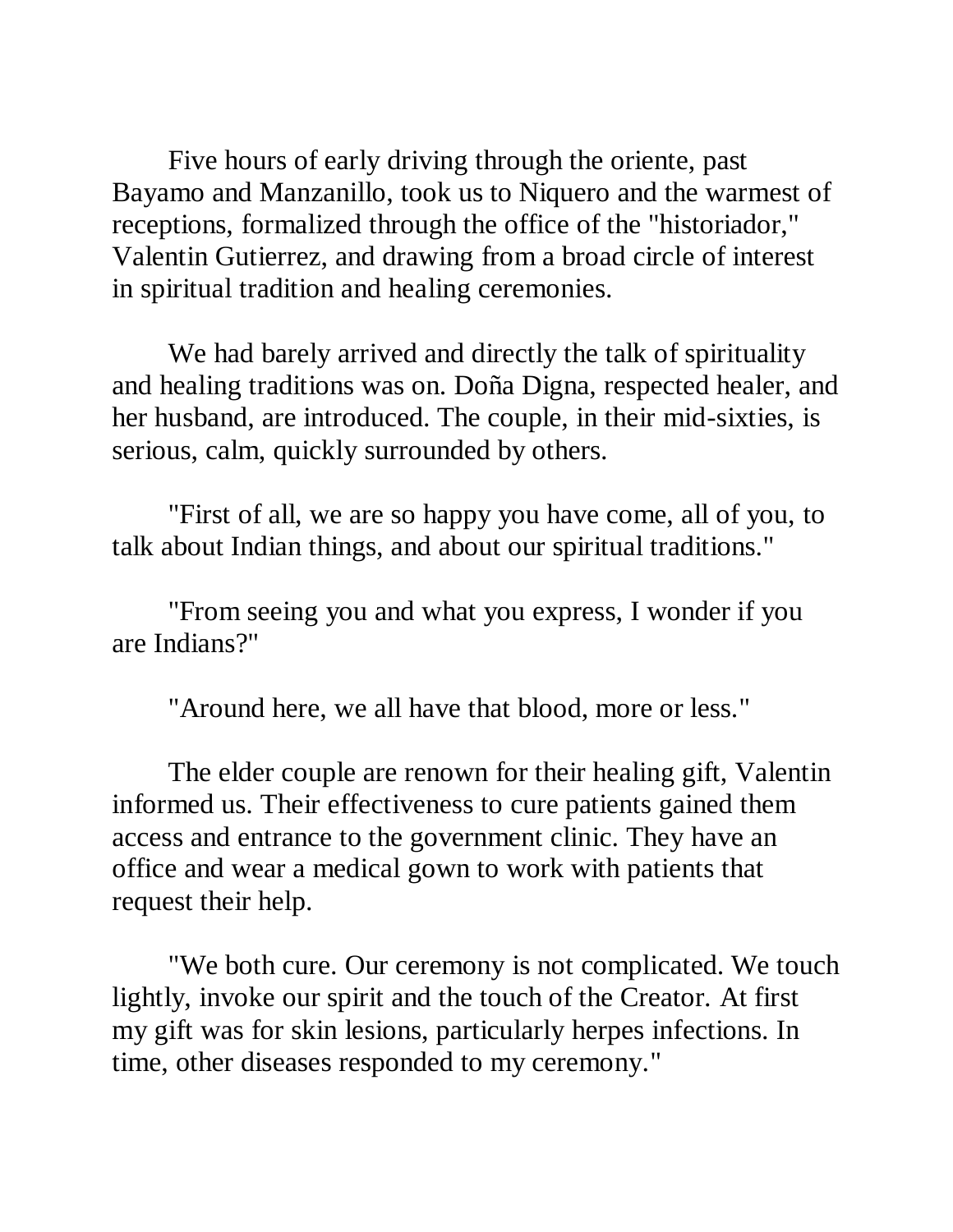"She is in the curing first, longer than me," the husband said. "She led me to see I too was gifted. So I heal now too."

The group made a wide circle, some thirty people. All introduced themselves and testified to their reasons for participating. Most, including the well-liked local historian, Valentin Gutierrez, spoke of indigenous *sangre* en las venas, "blood in the veins." All mentioned experiences with parents and grandparents that included "culto" to nature spirits, assertions of "somos indios" and attention to caves as places of connection with the spirit world. All also spoke of cultural ways still among the people, and even of specific healing episodes where Indian spirits directly intervened. Several mentioned belonging to Dance of the Chord traditions. This ceremonial complex, found at various points throughout Cuba, is particularly strong in the Manzanillo-Niquero-Bayamo area. It is emerging increasingly as a recognized cultural space of convergence for several Cuban spiritual traditions. Foundational and prominent is the indigenous element, manifested in the structure of the music and the dance as well as in the shamanistic context of the curing moment and the invocation of a commission of Indian spirits.

One man, a "moreno," an established and widely used term for a dark-skinned person, spoke directly about his Congoli ancestry. "Many people here today, some are my life-long friends, can claim Indian blood," he said. "I don't. I know my people's line pretty well and there is no Indian. But in our region, I can say this, there are many, very active Indian spirits." He was a seer, and at the age of nine an Indian boy spirit of the same age appeared to him. He has other spirits, mostly African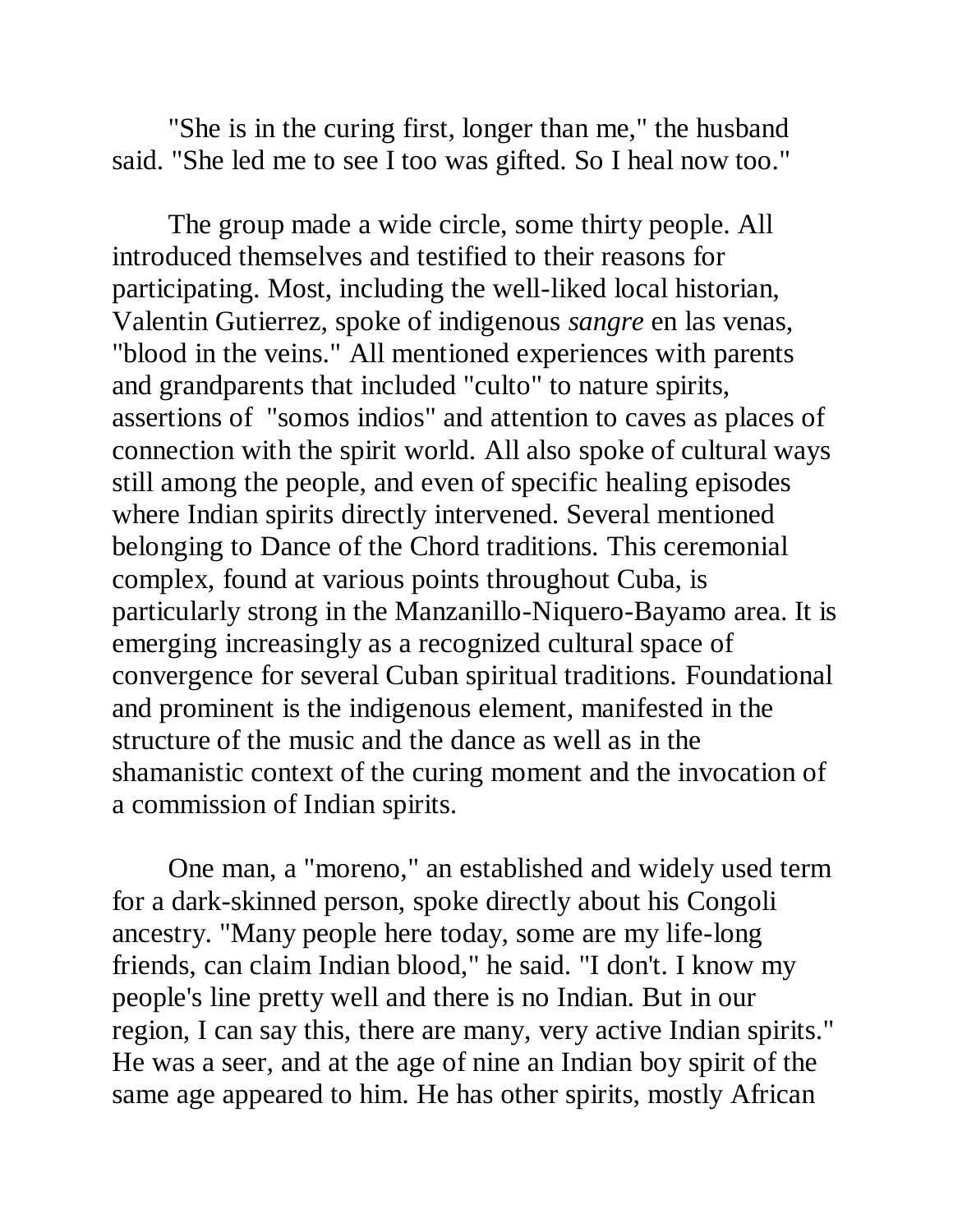or Afro-Cuban, but the Indian spirit he met as a child grew old as he did, "and in fact, he is right here, next to me, and is my same age now."

This kind of expression is not uncommon in the region, for Afro-Cubans and Hispano-Cubans to individually and via religions to express an affinity with Indian spirits. This man was a *palero*, or practitioner of the Palo Monte religion. More properly Palo Monte *Mayombé* is an Afro-Caribbean tradition with origins in a region of the African Lower Congo. In its incantations, it uses many terms from Kikongo, a Bantu language with continued expression into present-day Caribbean. "Palo" describes wood sticks used in its rituals and also alludes to the tree of the mountain. Palo Monte syncretizes elements of "world alive" or animistic belief and spiritual connection to ancestors. "My Indian spirit does not like for me to say his name; that is only for me to know; so I can not divulge it," he said. Also: "When I feed all my spirits, my Indian spirit likes very much the fruits of Cuba, and the meat of the jutia (treedwelling rodent)."

It was that kind of circle. In Niquero, where I had least expected it, an intense Indian descendant group came out to greet us and testified to a wide range of belief and practice that invokes both Indian kinship and Indian-inspired spiritual connections in a range of ethnicity. In the transculturation of essences, indigeneity emerged among both self-declared Indio and African descendents. The encounter of ceremonial practitioners gathered in a region known for its curandero tradition. The claim of descendence by generations from the early Taino populations of Macaca, a casicasgo visited by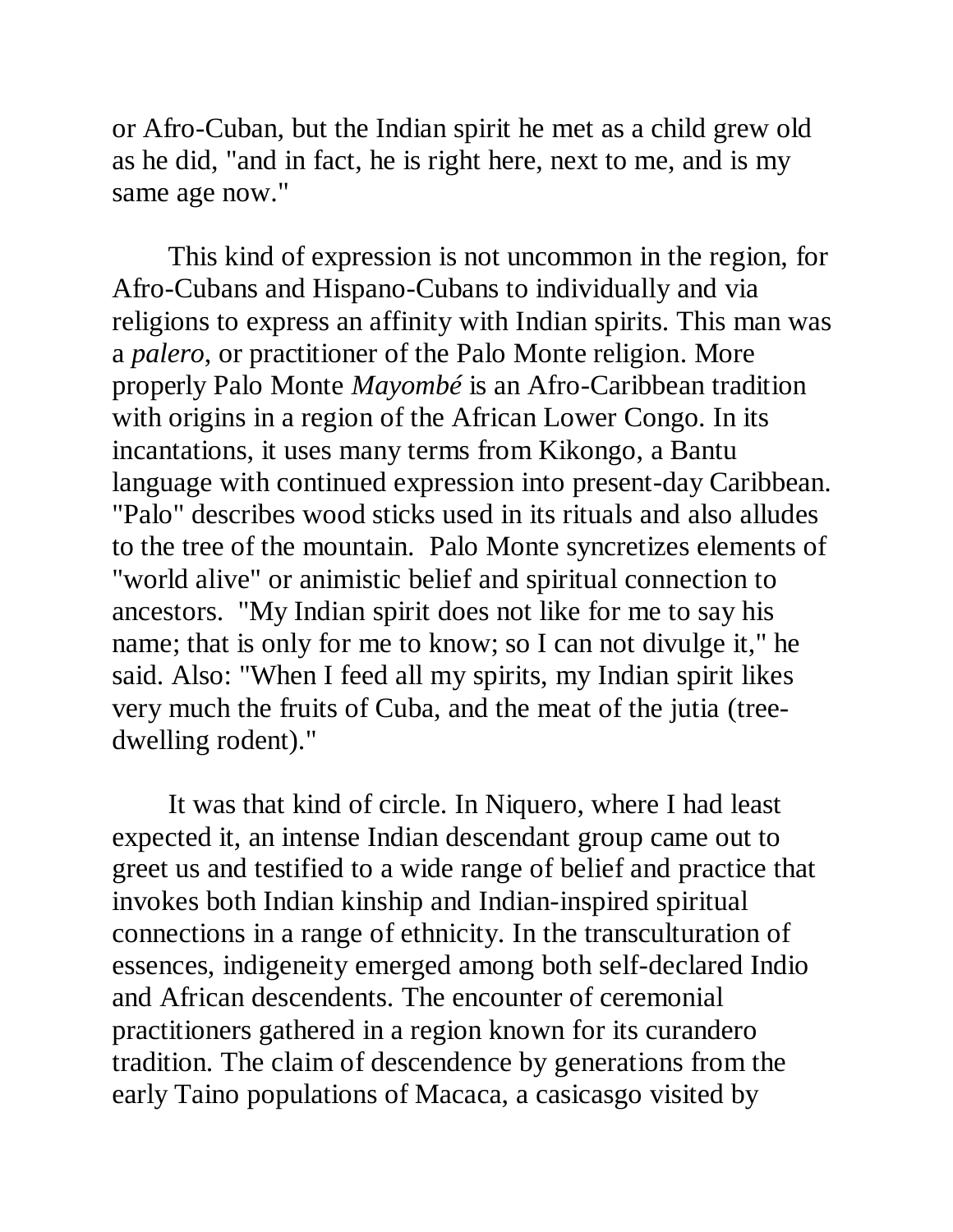Columbus during his second voyage, is not isolated to individual families and appeared to find social acceptance.

Among the circle of people, most with strong testimonies of Cuban Indio ancestry, there were nurses, teachers, dance students, a literature student, a policeman, an archeologist, two writers and others.

Panchito spoke again, a master of Indio leadership, actual cacique and introduced as such to the group. He welcomed that the healers and the "seers" are coming out and talking. "We are Indian, all my old people were Indian. I like it much hearing from your people here, and seeing that you are Indian too." Panchito and I were invited to present the book, "Panchito: Mountain Cacique," that was published in Santiago de Cuba in 2001.

We were milling about after a short merienda when another Indian family arrived and we gathered again. "This is special," said Valentin. A mother and daughter stepped forward. The girl, about nine, brown face, long black braids, is shy and alert. The mother has the girl and her two older sisters sit and stands behind them. All, particularly the young women, were classic American Indian profiles.

"This is a special something we all here in this group know about," said Valentin, with the mother's nod. "A spiritual something we all respect very much."

The story emerges. It is about "the cave," a particular cave almost to the tip of the nearby coastal cape, called the Cave of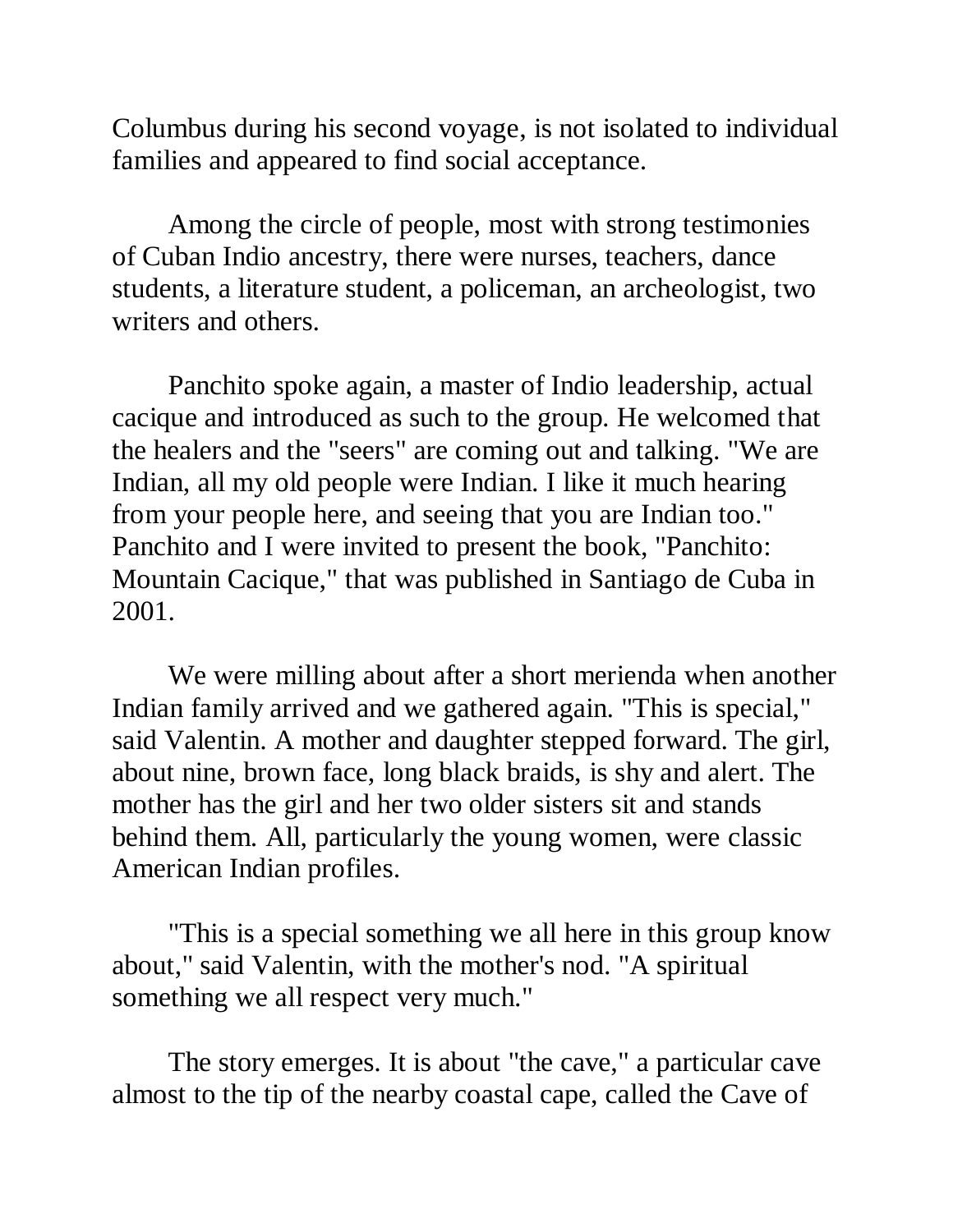Atabeira. This cave, Valentin explained, is inside an archeological park called El Güafe. "This cave has a lot of meaning, very spiritual to our people."

From Niquero to that westernmost tip of eastern Cuba at Cabo Cruz is a dry, coastal region, with many cave systems, unique marine terraces. Cave systems throughout the region - and many points throughout Cuba are associated with Indian spirits.

The Cave of Atabeira, long known in the region and studied by archeologists since the 1970s, is particularly strong that way -- a sacred ceremonial place. It is a 100-foot deep cavern that holds a pool of water from which emerges a carved stalagmite in the image of the sacred Taino mother of fresh waters, Atabeira. Central female deity of the Taino pantheon, she is mother also of the supreme being, Yucahuguama Bagua Maórocoti, and associated with fertility of nature. In Cuba, she is the Taino cultural personality tied into the multicultural braid of the Catholic matron, the Virgen de la Caridad del Cobre.

People in the area of Niquero continue to visit the cave and make offerings and requests of the spiritual representations of the place. It is considered "alive," and powerful. When people report dreams of Atabeira, these are taken seriously.

The nine-year-old girl, presented by her mother, is named Atabeira, after the sacred deity. Her own mother dreamed about Atabeira during her pregnancy with the girl. "She came into my dreams many times," the mother reported. "I even dreamed about the cave and saw her as she looks there. She wanted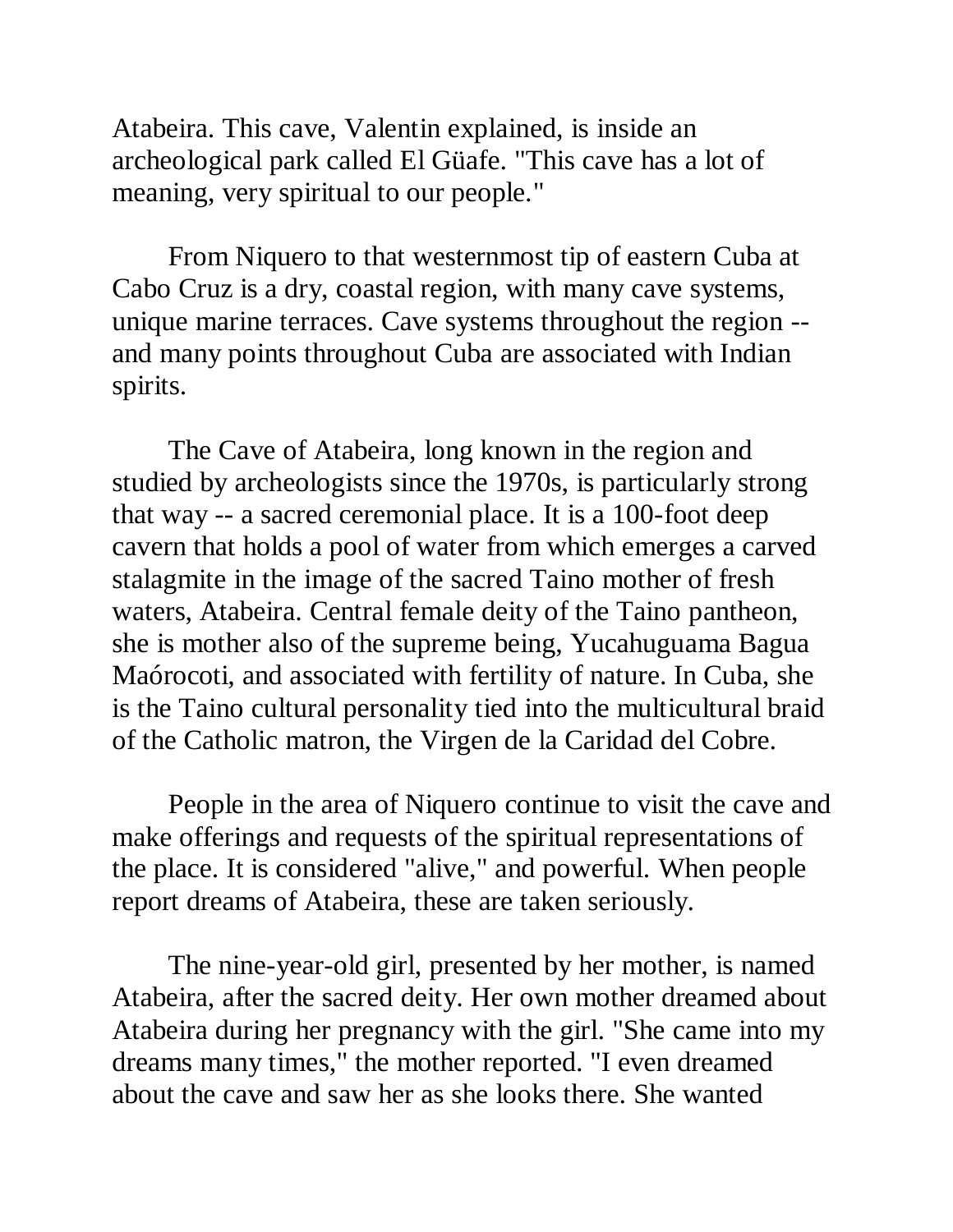daughters, she said. I asked if I should name her that. She said that I should."

The girl, her sisters and their mother all feel a special affinity for the cave of Atabeira. The mother is a teacher from a big family. The spiritualists around them support the family and remark on what is occurring with them as "something special." The girl is highly considered and respected and also somewhat mesmerized by the affection.

Valentin, the girl and the mother stood to address our visiting group. "This of the girl named Atabeira we speak because you are here, perhaps you have your own orientations about a situation like this."

• Atabeira ceremony at the cave

It was an unexpected revelation -- deeply personal, yet a community discussion, now opened to the visiting guests. A family based dream sequence, a mother's vision reflected in the name and person of a young woman, open to our thoughts and recommendation.

"The girl is noble, like the rain," Panchito whispered in my ear. "The young girl was in fact very calm and gentle, modest in the fact of so much attention. We agreed to think about the girl together as grandfathers of large families.

You could tell the young woman and her family were completely sincere. The group had made a respectful request.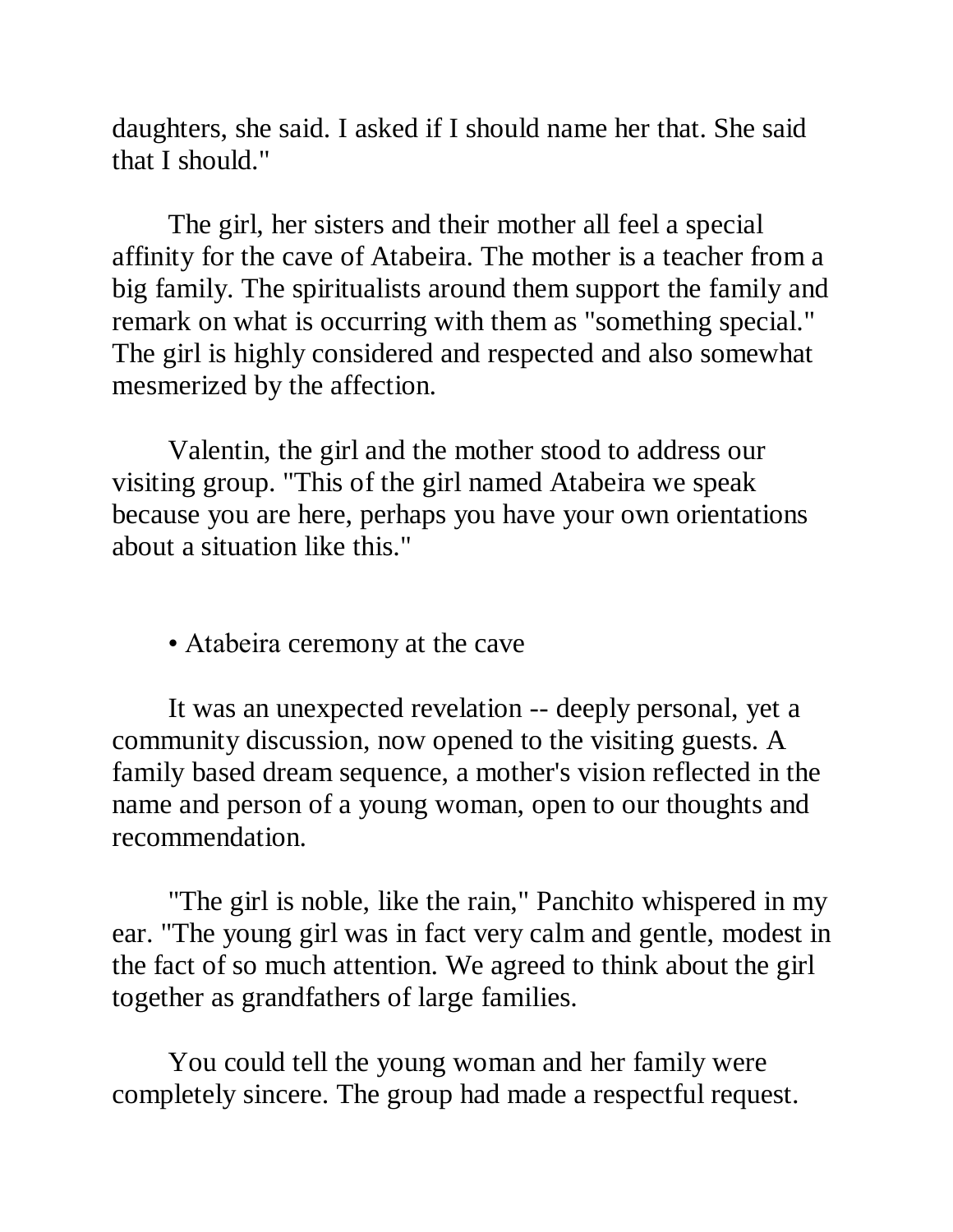Panchito, who is a social healer as well as cacique to his widespread clan, quickly involved me in his response. "A cleansing of the girl and a prayer for the water mother, Atabeira."

"We would want you to run it for us; join your ceremony to us," said the mother.

"For your daughter, and for Atabeira, our mother of waters," he said.

Drought was also in his mind. The drought is becoming cyclical here. I encountered a bad one in 2005. In Spring 2012, the drought was just as severe. On Panchito's mountain, across the large head of Oriente, the week before they had lost their first ox (buey) to drying pastures. Others were endangered.

"At the cave," the mother requested. The looked around to all the men and women surrounding her. "At the Cave of Atabeira. We should go there; take my girl."

A truck was called for, the large group jumped on board and we followed in our bus. Along the way, in a kiosk, we found cigars, the Cuban "tabacos" Panchito required for his Four Directions Prayer. I carried copal, which Panchito always prefers for the altar fire. As we have done before, on the way, we designed the basis of a response to their request for a ceremony and orientation for the family and the girl.

The ride to the cave, at the tip of the province of Granma, passed over the landscape of not only a stopover by Christopher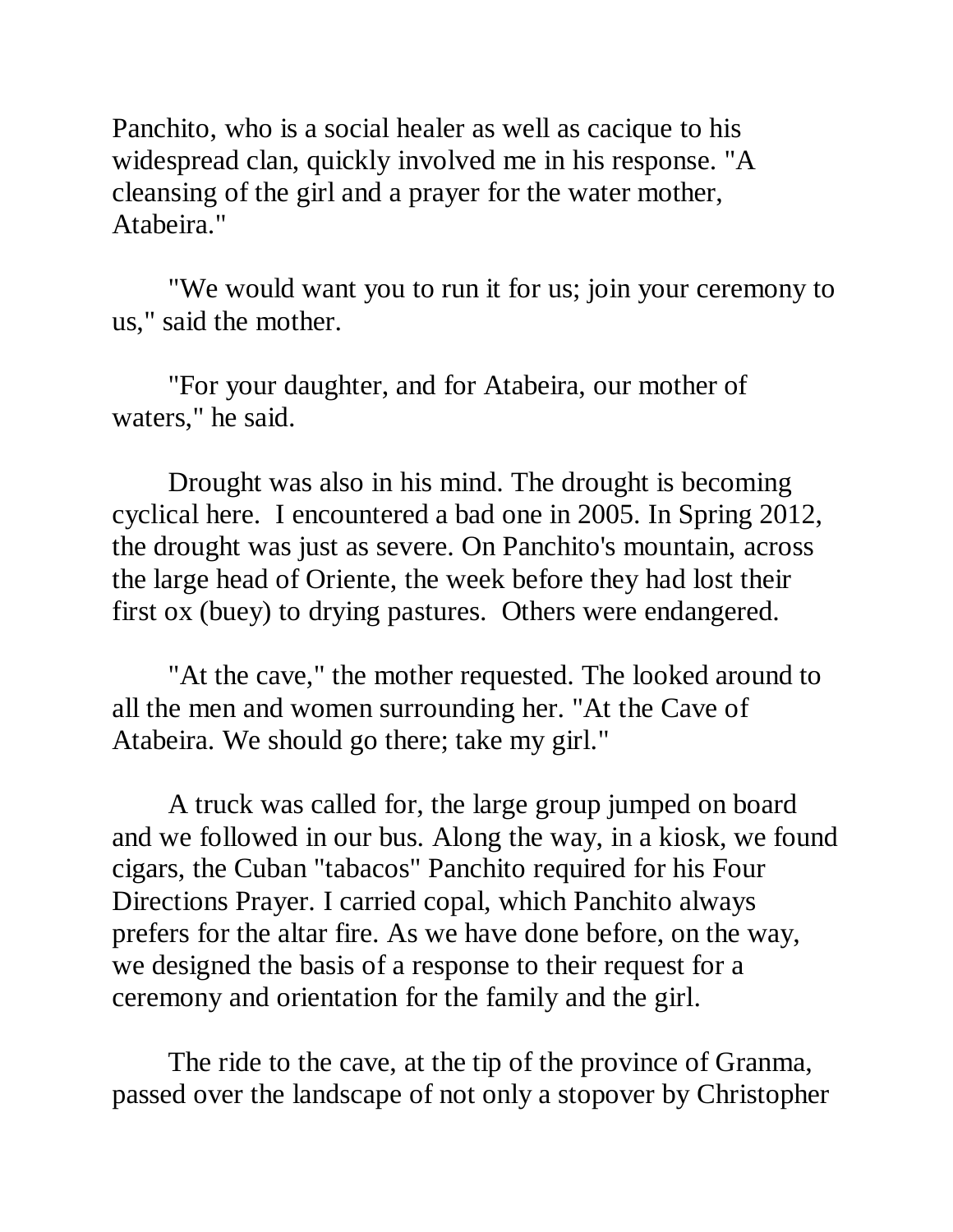Columbus in his second voyage (1494) but also of the (1956) landing of the rebel force led by Fidel Castro in his campaign to overthrow Cuban dictator Fulgencio Batista. The area is now a historical and an archeological park, "Landing of the Granma," named after the yatch that carried the force from Mexico to land, intentionally, in this remote area of Cuba. We note the Park's replica of Fidel's famous yatch as we pass on in ceremony to the ancient Cave of Atabeira.

The Cave of Atabeira is a living sacred space. At the bottom of steps that descend for 30 meters, Atabeira herself is found in a pool of pristine water, carved onto a stalagmite. She faces out and locals say on the winter solstice (December 21 to 22) sunlight illuminates her face. Protected from vandalism, hopefully into the future, the cave is visited by a few tourists and by local people. Different local groups make offerings and request favors from Atabeira. Our ceremony lasted a good hour; the prayer was for rain, relief from the drought, for Atabeira to intercede. It was sincere and the whole group, clearly practiced in ceremony, provided their attentive concentration. Panchito and his family sang their songs to Atabeira. Panchito emphasized -- in advice I would carry to the mother and the girl and her sisters -- to be clear that Atabeira was the entity, the spirit powerful from ancient times. We should remind the family, he said, that the girl was named Atabeira, but was not the deity Atabeira. This was important, we emphasized, because a nine-year-old girl has the right to her childhood as a regular girl. The mother and the girl appreciated the orientation, we enjoyed a meal together, a few more hours of discussion before returning to Santiago.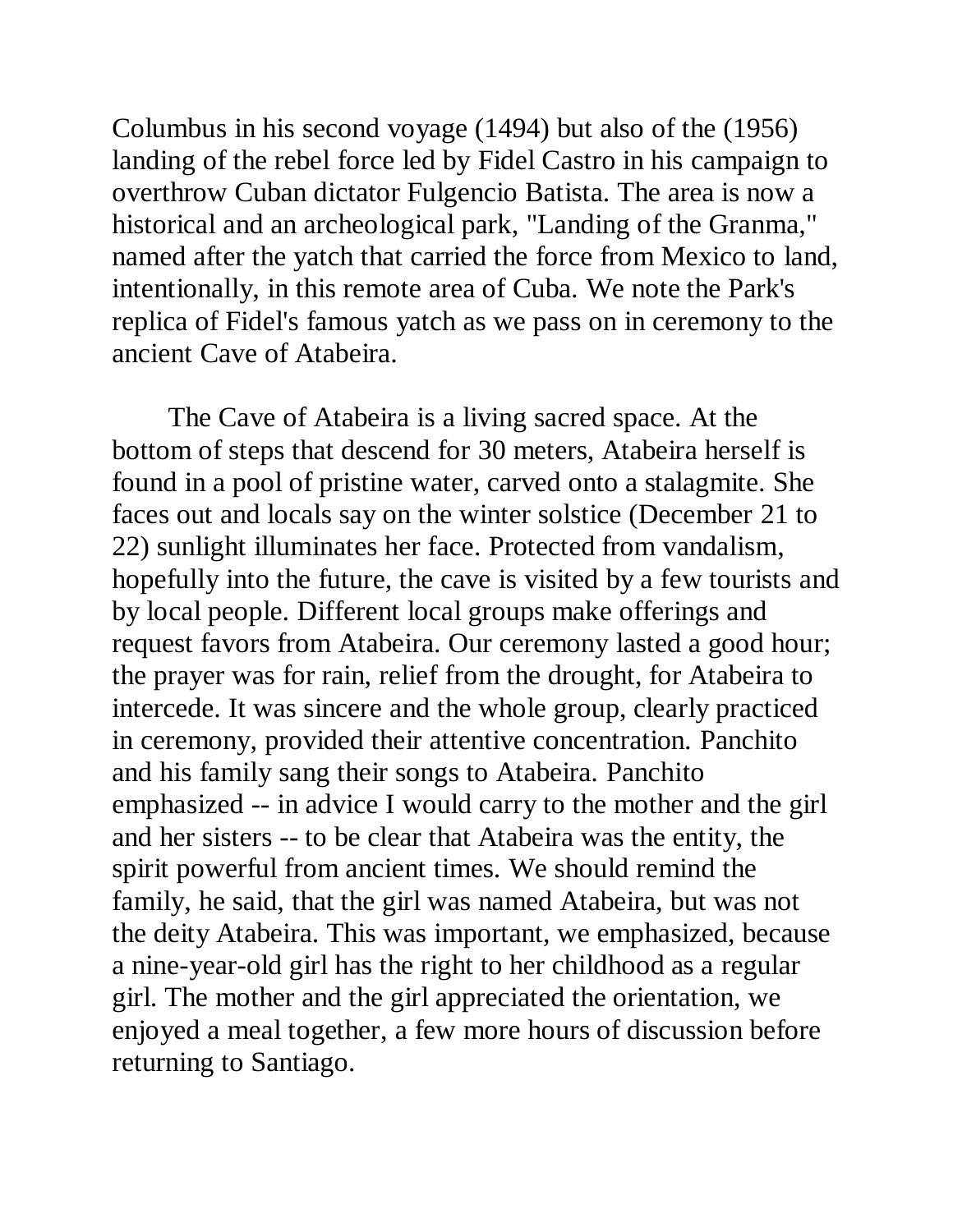The consciousness of Atabeira and particularly in her ancient Taino place revealed an unexpected level of indigeneity in the area. It surprised and refreshed to hear an oral memory of an early Taíno deity, still identified in the context of fresh water and rain, remembered and celebrated. The sentiment and ritual attention is sincere and genuine even if the antiquity of the ritual in place is likely untraceable and thus forever contested. What I can report is that in Spring 2012, in the westernmost corner of eastern Cuba, the tip of Cabo Cruz, a group of spiritualists from the town of Niquero evidenced a high sense of indigeneity and even presented a core of visitors with a situation and a case of an indigenous-origin family seeking to clarify an experience of spiritual connection to a Taino place sacralized by the early contact ancestors as a temple to Atabeira.

### Epilogue ...

The travel chapter, "Indigeneity in the Oriente: 2012," reports on a recent ten-day trip through several communities in eastern Cuba, the fabled Oriente. It is one of many experiences logged with Cacique Panchito Ramirez Rojas since 1995 and with co-researcher Alejandro Hartmann since 1989. This recent journey archives even further relevant experience in Camagüey Province, there the "tracking cure," the güije or "little people" and other interesting traditions are alive and well; we have other chapters, too, in the contestations of indigeneity, and the consciousness of Taíno in the Cuban Oriente. Beyond the reports on the spiritual healers and their specific missions, all enveloped in strong naturalist context, I can report a flowering of expression in the identity of the Indian-indigenous ancestral